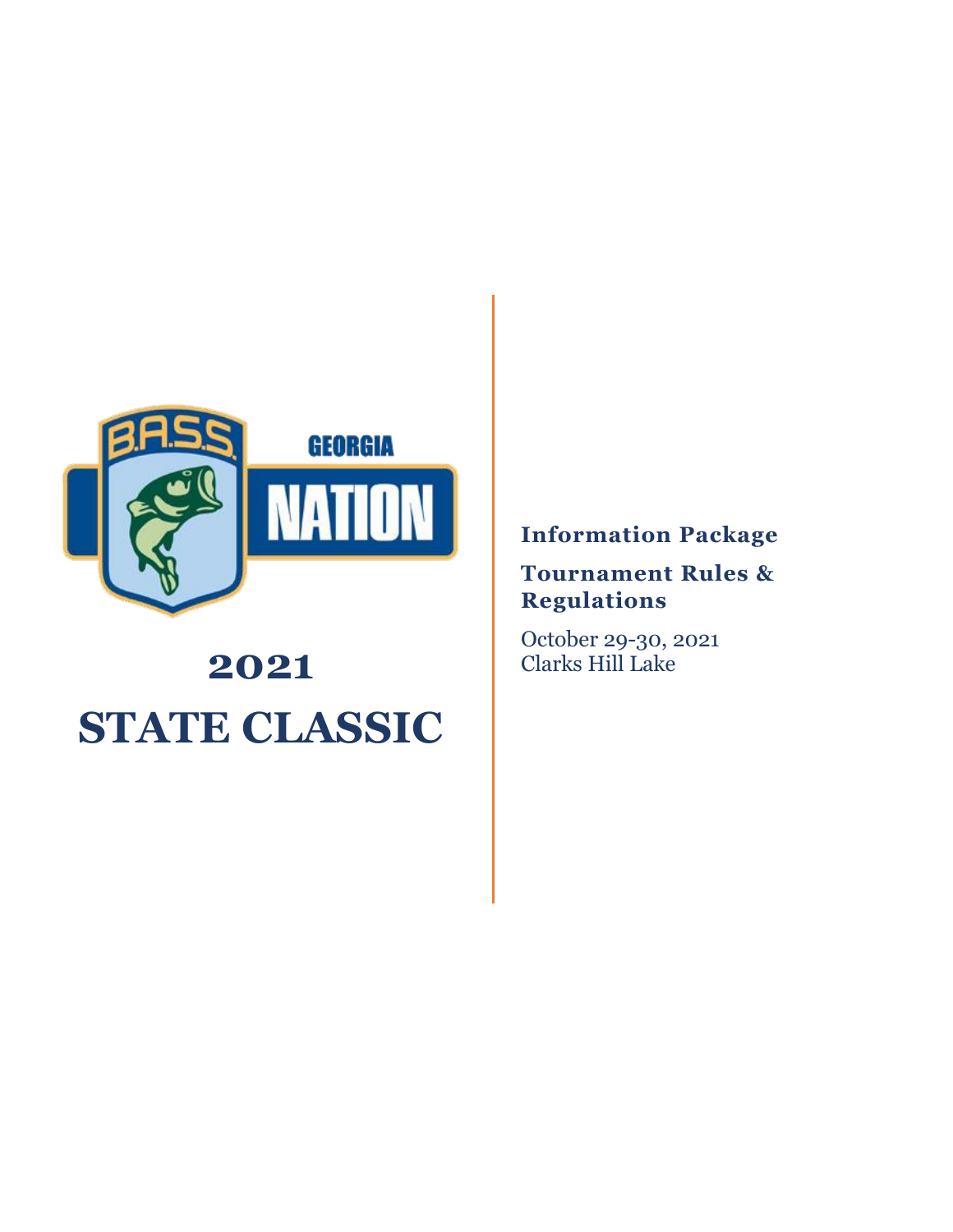October 29-30, 2021



# **Table of Contents**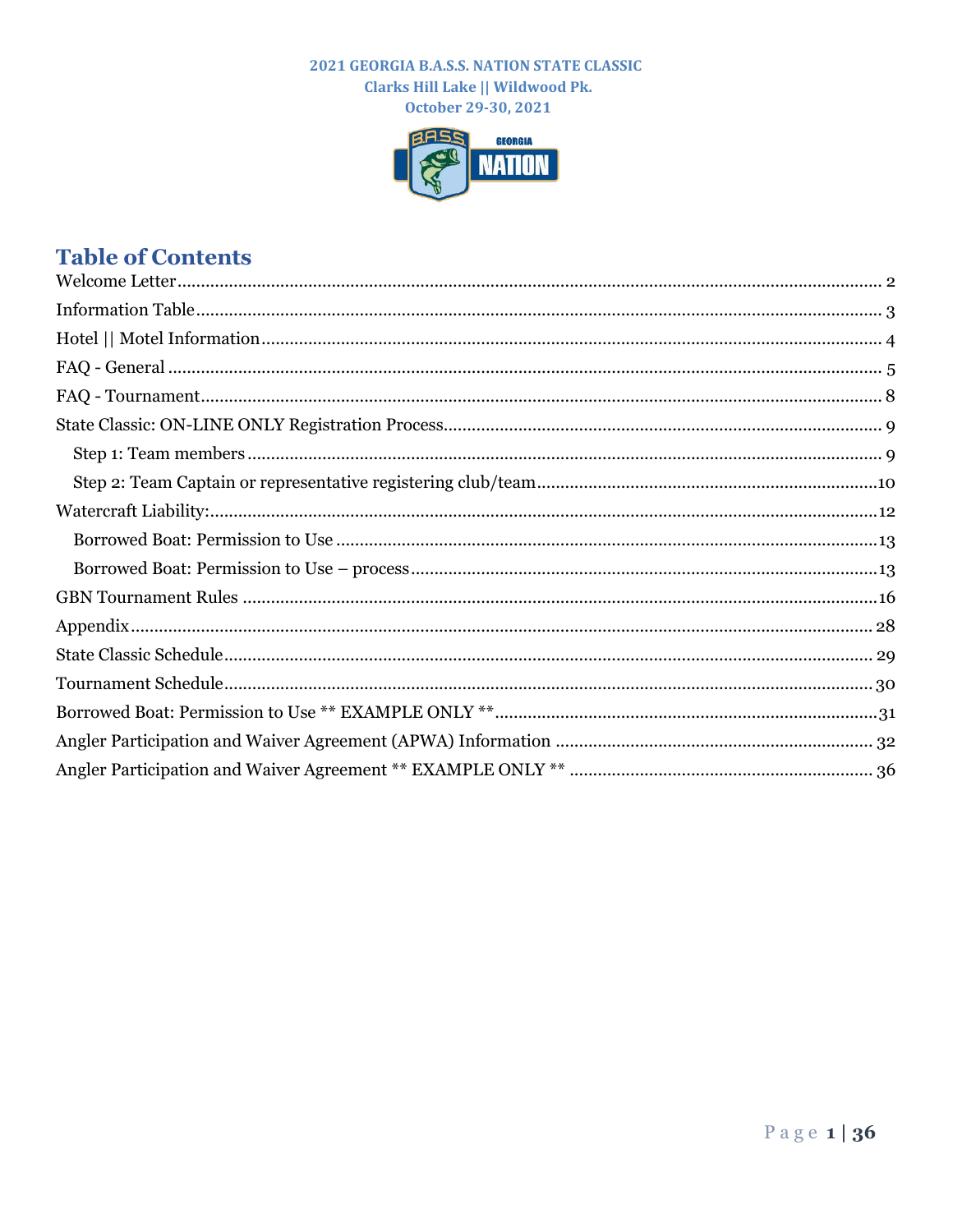**October 29-30, 2021**



# <span id="page-2-0"></span>**Welcome Letter**

To: GBN membership

Subject: 2021 State Classic | Clarks Hill Lake

Date: Oct. 29-30, 2021

Welcome!!

On behalf of the GBN BOD, we would like to extend a thank you for your participation in the 2021 GBN State Classic.

GBN BOD is excited to bring the State Classic back to Clarks Hill Lake and the surrounding area for your enjoyment. The 2021 State Classic brings about some positive changes which we hope will make your club's process for entering and participating easier for all.

GBN has a new web site and forms including new support options as well. We also have new tournament trailer, sound system and great additions to our sponsor portfolio. The GBN BOD has worked thoroughly behind the scenes to ensure that membership is afforded all that is available and deserves.

Key highlights 2021 State Classic

- Angler registration at lake site has been eliminated, new on-line process. Increased practice time.
- New on-line registration process and all forms are on-line e-signature
- Accepting on-line payments for State Classic
- Updated tournament rules | Inflatable PFD's
- New website at same *[georgiabassnation.com](https://www.georgiabassnation.com/)* with new support options for State Classic and other subjects
- Facebook Live streaming of both competition days weigh-in. Available via GBN website or Facebook
- New FAQ (Frequently Ask Questions) section within this State Classic Information Packet
- NO change in State Classic fee

Updates for GBN and/or the State Classic will be via web site, email, and Facebook. You can follow us on Facebook at @Georgiabassnation.

From all of us at the GBN BOD, we look forward to seeing all you at the State Classic!

Regards,

Tony Beck – President / Georgia BASS Nation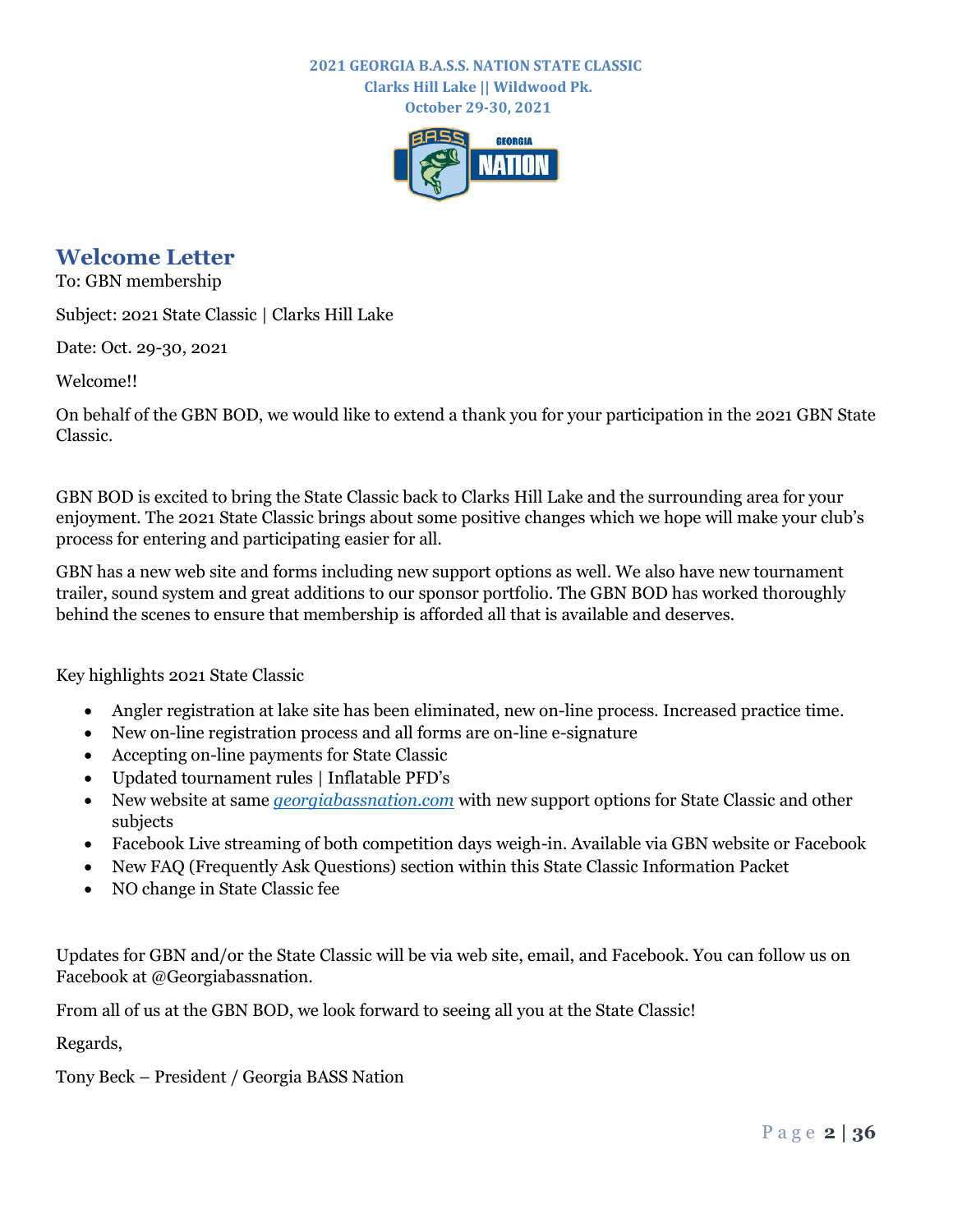**Clarks Hill Lake || Wildwood Pk. October 29-30, 2021**



# <span id="page-3-0"></span>**Information Table**

**[Tournament Waters](http://georgiabassnation.com/ac-classic)**

• **Clarks Hill Lake**

**Official Practice**

• **Begins Wednesday October 27, 2021, at 06:00 am and ends Thursday October 28, 2021, at 3:00 pm. ALL GBN tournament rules apply.**

**Official Launch**

• **Wildwood Park: 3780 Dogwood Ln, Appling, GA 30802**

## **Entry**

- **[On-line ONLY: No mail in forms accepted. See: State Classic: ON-LINE ONLY](#page-9-0)  Registration Process**
- **Starting on Wednesday, September 1, 2021, at 8:00 AM and end on Monday October 18, 2021, at 1200 midnight.**

### **Entry Fee**

• **\$600.00 per club team (up to 6 members: 3 boaters and 3 co-anglers) (Big fish pot of \$5.00 per team member included). See FAQ - General**

**Angler Meeting**

• **Angler Meeting and Partner Draw, Thursday October 28, 2021, 5:00pm at TBD**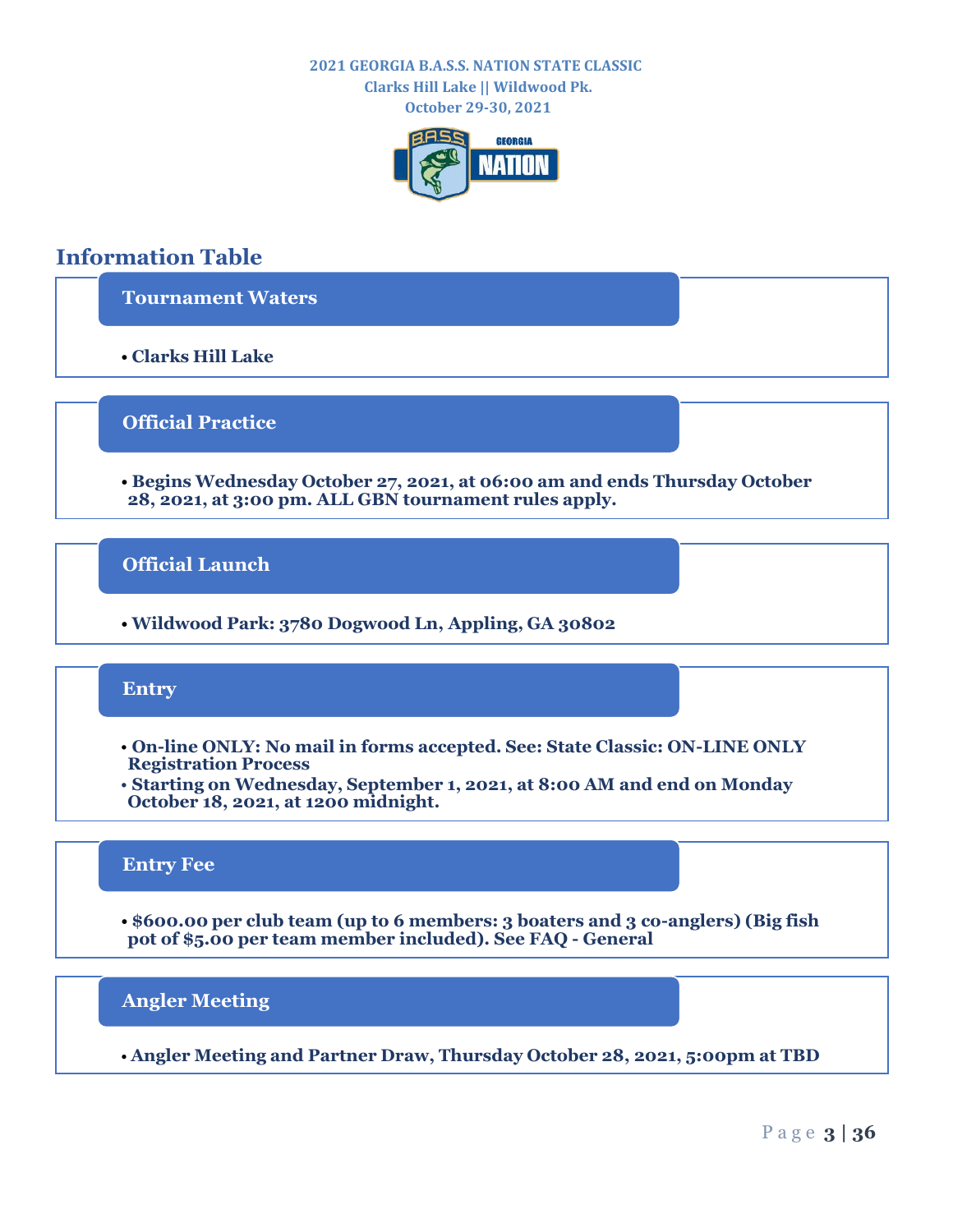**October 29-30, 2021**



# <span id="page-4-0"></span>**Hotel || Motel Information**

Hampton Inn Suites Augusta West 4081 Jimmie Dyess Pkwy Augusta 706-860-1610

Best Western Augusta West

452 Park W Dr. Grovetown

704-345-2075

[https://www.bestwestern.com/en\\_US/book/hotel-rooms.11194.html?groupId=H26DE1Q0](https://www.bestwestern.com/en_US/book/hotel-rooms.11194.html?groupId=H26DE1Q0)

Holiday Inn Augusta West 441 Park West Grovetown 706-691-0828

### Quality Inn at Fort Gordon

4073 Jimmie Dyess Parkway Augusta 706-855-2088 <https://www.choicehotels.com/reservations/groups/RM92E1>

*Note: mention Georgia BASS Nation when you call for reservations*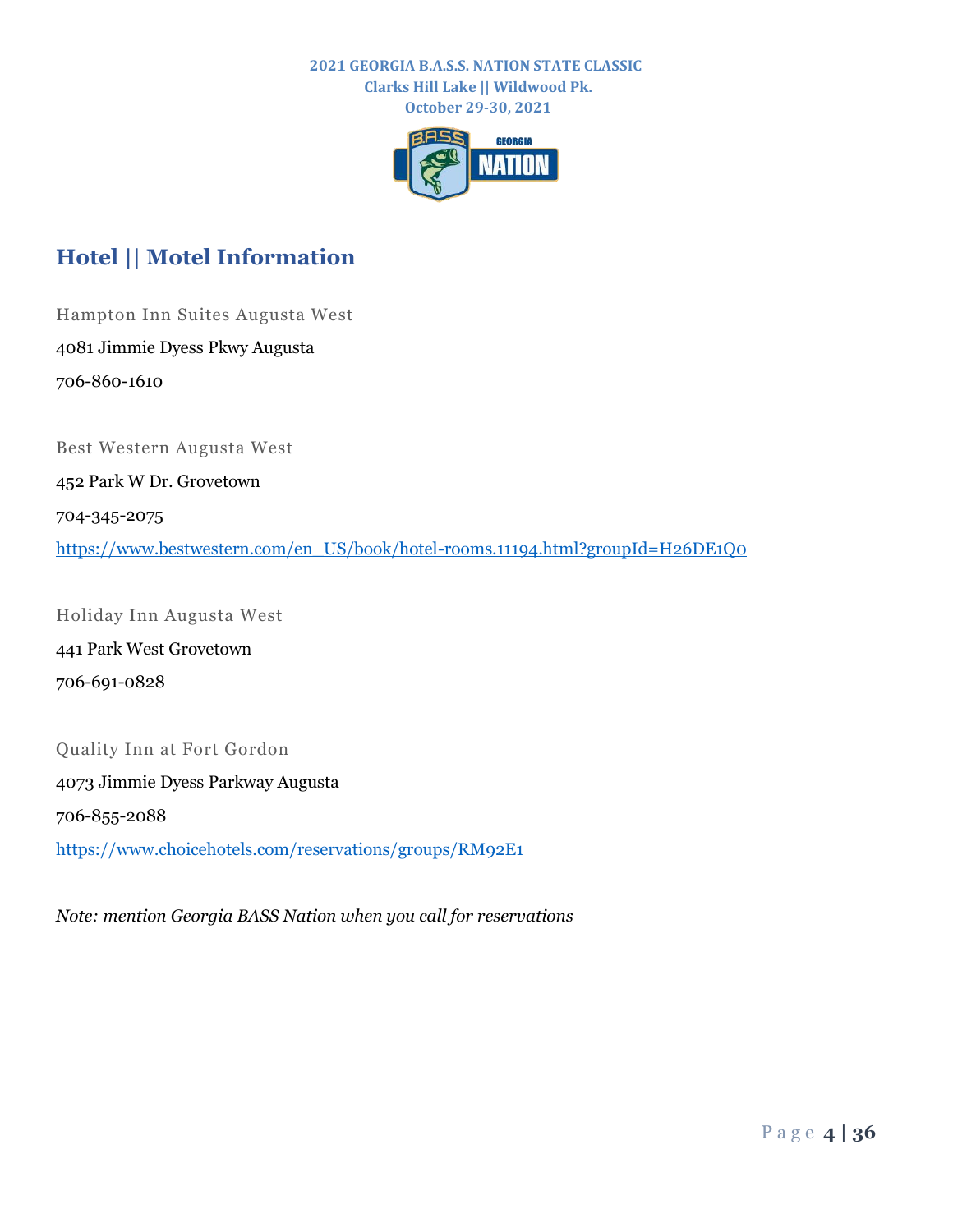**Clarks Hill Lake || Wildwood Pk. October 29-30, 2021**



# <span id="page-5-0"></span>FAQ - General

- 1) How many teams can a GBN club send to the State Classic?
	- a. Clubs with twenty (20) or more registered GBN members can send two (2) Six Man Teams to the State Classic.
- 2) What is the definition of a team?
	- a. A "club team" is defined as an even number of boaters and co-anglers being either a maximum of 6 (3-boaters & 3 co's) OR 4 (2 boaters & 2 co's) OR 2 (1 boater & 1 co)
- 3) Is the entry fee for the State Classic different based on the total team members? a. NO, the entry fee for each team is \$600 regardless of the team member totals 2, 4, or 6.

## 4) **What are the club team members requirements for participation**?

- a. ALL entrants must be in good standing, registered with B.A.S.S, B.A.S.S. Nation, GBN, and their club before July 1, 2021.
- b. ALL entrants are REQUIRED to sign the *Angler Participation and Waiver Agreement* (APWA) via on-line form. See *[State Classic: ON-LINE ONLY Registration Process](#page-9-0)* for all team members. The e-signature of the *Angler Participation and Waiver Agreement* form validates your participation, waiver and compliance with ALL sections contained within the *[Angler Participation and Waiver Agreement Information](#page-32-0)* and that you have read and understand the *[Tournament Rules](#page-16-0)* of this document.
- c. Required documents for all anglers (also outlined in the *[Angler Participation and](#page-32-0)  [Waiver Agreement Information](#page-32-0)* under Item 4: Insurance and Item 5:1 and Item 5:2.)
	- i. Boater
		- 1. Valid and active fishing license
		- 2. Valid and active GDNR Certificate of Boat Registration
		- 3. WLI or complete *Borrowed Boat: Permission to Use* on-line form
	- ii. Co-angler
		- 1. Valid and active fishing license
- 5) What is the requirement for boat insurance?
	- a. Watercraft Liability Insurance (WLI) is required and minimum of \$300,000.00.
	- b. See Section: *[Watercraft Liability](#page-12-0)*.
	- c. Also stated requirement in the *[Angler Participation and Waiver Agreement](#page-32-0)  [Information](#page-32-0)* section under Item 4: Insurance
	- d. Question about insurance can be directed to support at the following: [gbnadult\\_support@georgiabassnation.com](mailto:gbnadult_support@georgiabassnation.com) or GBN web site under Adult/College -> Support
- 6) Can I use a borrowed boat for the tournament?
	- a. YES, you must complete the "*Borrowed Boat: Permission to Use*" on-line form, see [Borrowed Boat: Permission to Use process.](#page-13-1)
- 7) I see there is no longer an Angler Registration at the lake site as in years past where all the required documents were checked (Fishing License, Boat Registration, WLI, etc.), why?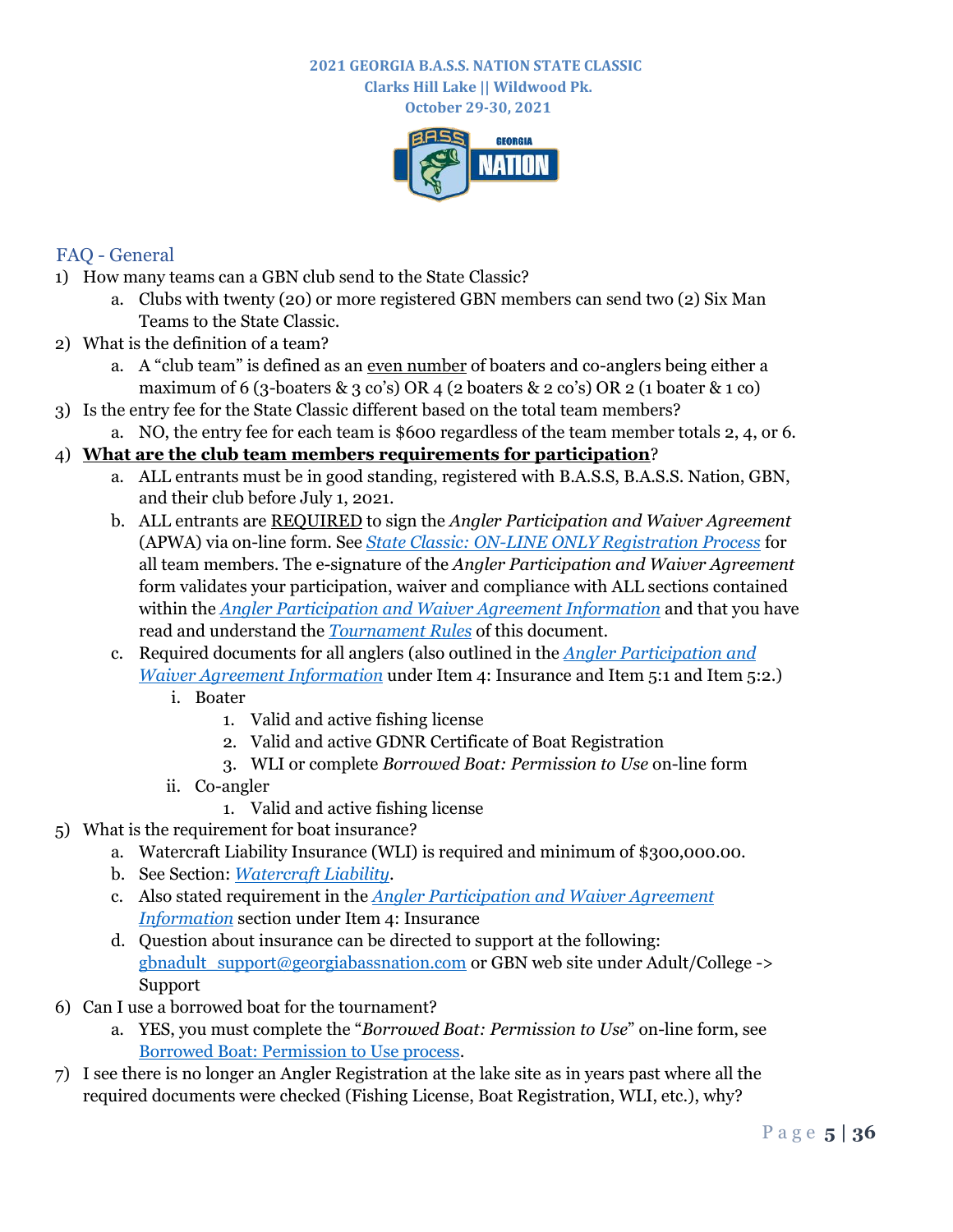**October 29-30, 2021**



- a. This is now done with a new on-line process, see *[State Classic: ON-LINE ONLY](#page-9-0)  [Registration Process](#page-9-0)*.
- 8) Are we still required to have all the documents as in the past?
	- a. YES., you are still required to have and make available for inspection all the documents.
	- b. See the *[Angler Participation and Waiver Agreement Information](#page-32-0)*, specifically under Item 4: Insurance and Item 5:1 and Item 5:2.
- 9) How will anglers submit to the fact they have or will have these required documents?
	- a. ALL anglers must sign the on-line form *Angler Participation and Wavier Agreement*. This form validates your participation and waiver. Your signature on this form attests to the fact that you have read and understand the *[Tournament Rules](#page-16-0)* and the *[Angler](#page-32-0)  [Participation and Wavier Information](#page-32-0)* in this document. Also, that you will acquire before the tournament and have in your possession the required documents AND make them available for inspection at the GBN State Classic.
	- b. You CANNOT be registered by your Team Captain/representative for the State Classic without proof of the *Angler Participation and Wavier Agreement*. *[See State Classic:](#page-9-0)  [ON-LINE ONLY Registration Process](#page-9-0)* for all team members.
- 10) What are these required documents?
	- a. Co-angler > Active fishing license
	- b. Boater > Active Fishing License, Active GDNR Boat Registration and WLI or *Borrowed Boat: Permission to Use* on-line form.
	- c. BASS / BASS Nation cards are NOT required.
- 11) If there is no on-site angler registration to check required documents AND we are still required to have all of them, how are they checked?
	- a. A random document check in conjunction with normal boat check will be done on each morning of the competition days of the State Classic.
	- b. NO ONE knows how many or what boat numbers will be flagged for required document check. These will be different for each day of competition.
- 12) What if I cannot produce the required documents if I am chosen for document check at time of boat check?
	- a. Fishing license
		- i. DQ for that day of competition.
	- b. Active boat registration
		- i. DQ for both competition days.
	- c. WLI or Borrowed Boat permission
		- i. DQ for both competition days.
- 13) Why the "DQ" for these violations?
	- a. REMEMBER, you have already signed the *Angler Participation and Wavier Agreement* by on-line form; you cannot be registered for the State Classic by your Team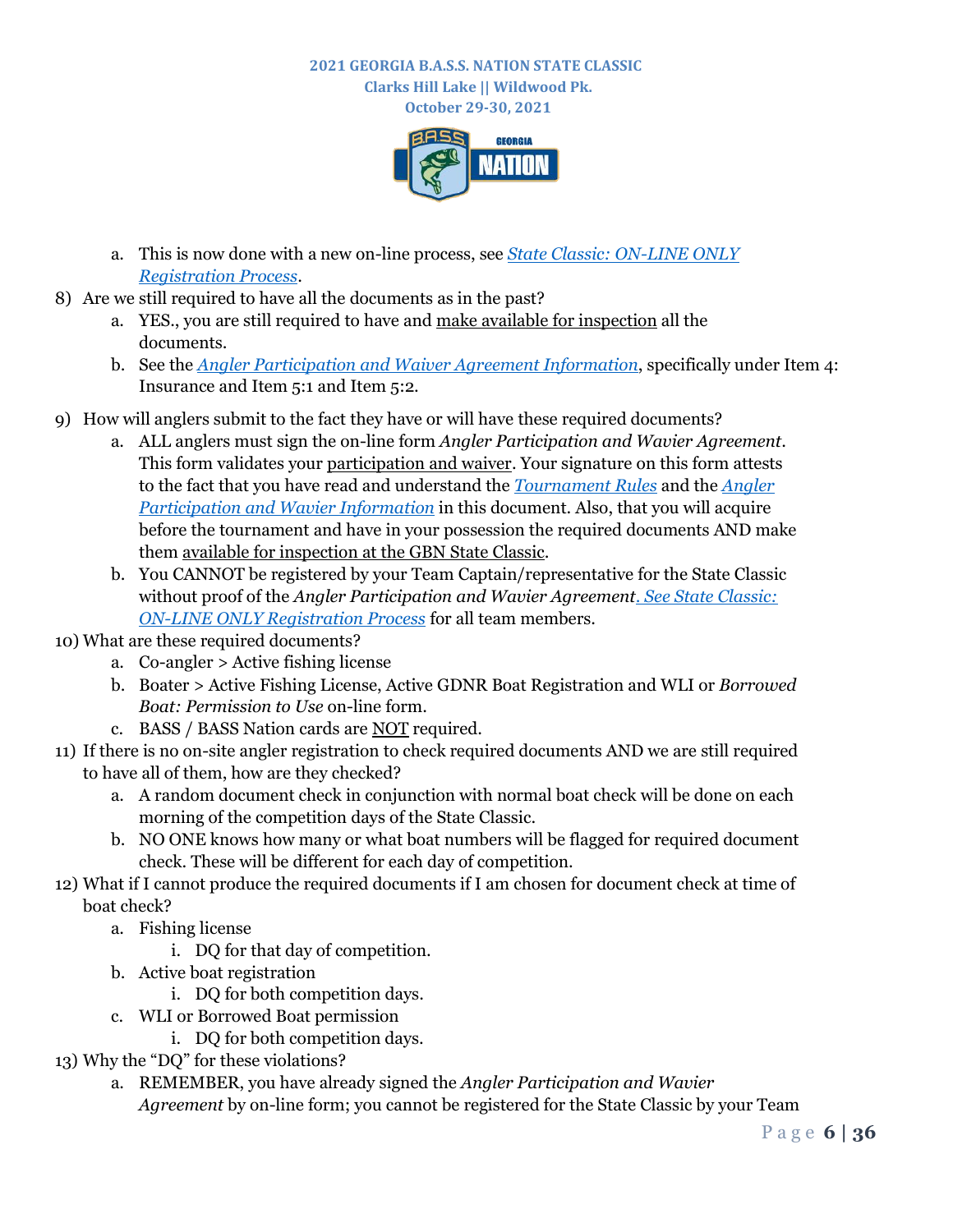**October 29-30, 2021**



Captain or representative without proof of the form (*[see State Classic: ON-LINE ONLY](#page-9-0)  [Registration Process](#page-9-0)* for club/team registration process).

- b. The form *Angler Participation and Wavier Agreement* along with e-signature is a legally binding document in the State of Georgia. If you DO NOT have the required documents and available for inspection; you have FALSIFIED a legal document and will result in the appropriate action by GBN BOD including but not limited to DQ (disqualification) and/or up to a lifetime ban from the GBN.
- 14) What happens to my co-angler if I am the boater, I CANNOT produce the required documents and subsequently DQ'ed from competition OR if I am a co-angler and CANNOT produce the required document (Active fishing license) and subsequently DQ'ed from competition?
	- a. In the event the boater is DQ'ed from competition, the boater's club/team will be REQUIRED to select a corresponding co-angler in the same club to drop from competition. GBN will NOT make the selection, GBN responsibility is to ensure the process is completed. This is required to fulfill the necessary even pairings requirement for competition. See [Tournament Rules](#page-16-0) under Section 2: Practice & Competition / Item c.
	- b. Same applies for DQ'ed co-angler, the boater's club/team will be REQUIRED to select a corresponding boater in the same club to drop from competition. GBN will NOT make the selection, GBN responsibility is to ensure the process is completed. See [Tournament](#page-16-0) Rules under Section 2: Practice & Competition / Item c.
	- c. This rule is the same as a competitor voluntarily dropping from competition. It is a one-for-one rule. If a boater drops, required to have one co-angler from same club drop as well and vice versa.
- 15) What if my boat is NOT flagged for document check and subsequently my boat is involved in an accident?
	- a. The on-line form(s) *Angler Participation and Wavier Agreement* and if applicable the *Borrowed Boat: Permission to Use* along with e-signature(s) is/are legally binding document(s) in the State of Georgia. Any subsequent accident investigation and/or legal action will result in the discovery of this/these form(s) and FALSIFYING a legal document in the State of Georgia is punishable by law.
	- b. This will result in the appropriate action by GBN BOD including but not limited to DQ (disqualification) and/or up to a lifetime ban from the GBN.
- 16) How is the State Team determined?
	- a. Top 10 Boaters and Co-anglers make the State Team and qualify for the Southeastern Regional.
- 17) How are the participants tracked for standings and big fish?
	- a. Boater and Co-angler participants are tracked separately for the purposes of standings and big fish. Separate payouts for Boater & Co-angler placement in standings and big fish. Big fish is awarded for Boater and Co-angler based on both (2) days of competition, NOT each day.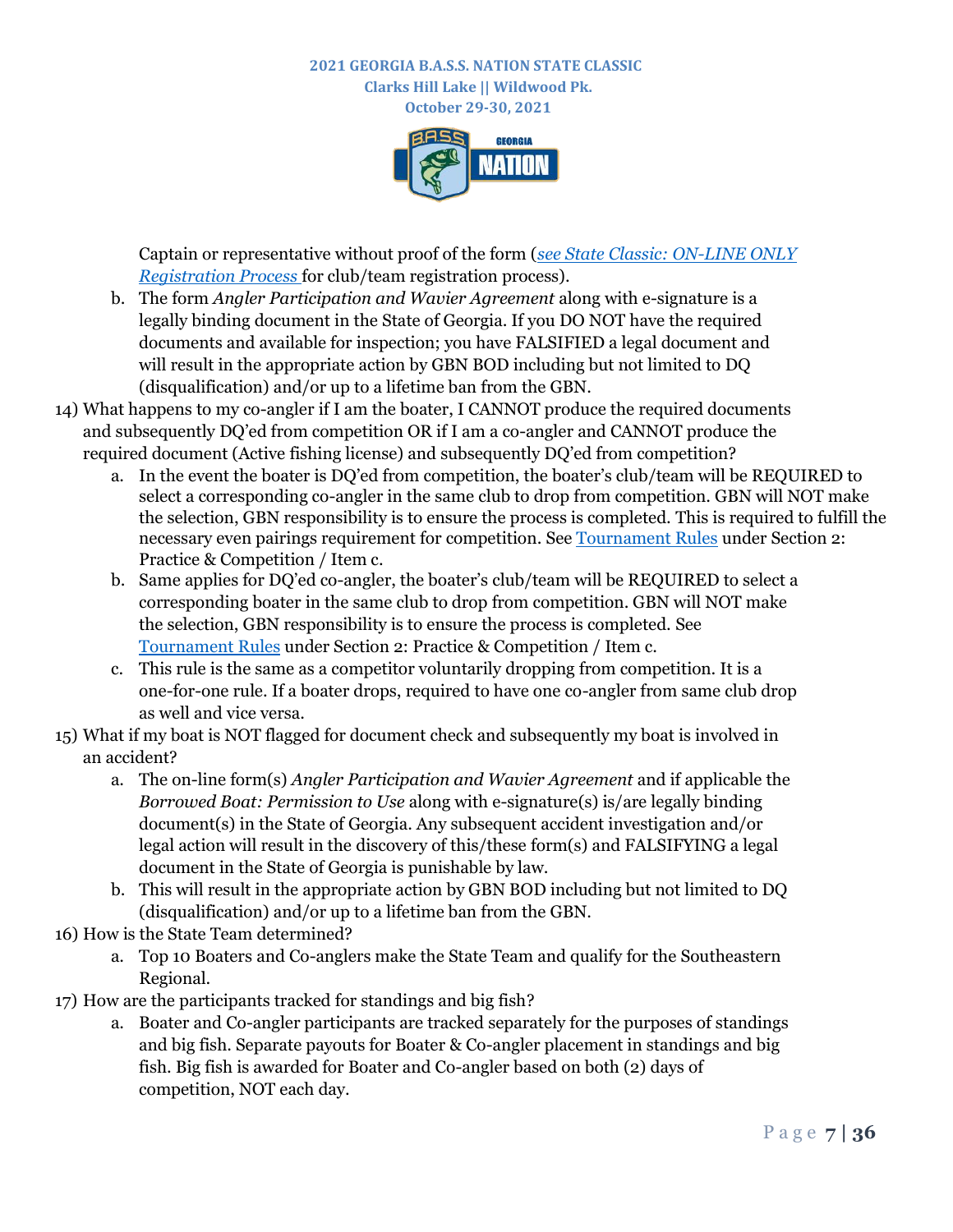**Clarks Hill Lake || Wildwood Pk. October 29-30, 2021**



## <span id="page-8-0"></span>**FAQ - Tournament**

- 1) Are there boat and motor restrictions?
- a. YES, boat length and motor size. See GBN *[Tournament Rules](#page-16-0)* || Section # 9 & 10.
- 2) What are the requirements if using "inflatable" type PFD's?
	- a. For everyone on the boat wearing an inflatable PFD (one or both); you are REQUIRED to have a corresponding vest type lifejacket for everyone as well. This is a Coast Guard REQUIREMENT.
	- b. It shall be the responsibility of the co-angler to ensure if he/she is going to participate in the State Classic AND wear an inflatable type of PFD, to bring a vest type lifejacket in addition. The boater will not have this responsibility due the sizing requirements for a second a vest type lifejacket.
	- c. Se[e Tournament](#page-16-0) Rules: Section 4: Safety | a and b
- 3) Can boater and co-angler actively fish from the front of the boat?
	- a. NO, boater will fish from the front of the boat ONLY and co-angler from the back.
- 4) Are nets allowed?
	- a. YES, nets are allowed for retrieval of caught fish.
- 5) What is consider the "legal limit of bass" for the State Classic tournament?
	- a. Boater limit is 5 fish and Co-angler limit is 3 fish of legally allowed species of bass.
- 6) Are there "off-limits" areas?
	- a. Yes., designated off-limits areas will be announced at tournament briefing.
- 7) Are "A-Rigs" or Umbrella rigs allowed?
	- a. YES, multiple lure rigs (UMBRELLA RIGS) are allowed if it follows state fishing regulations.
- 8) Is "strolling" or "long line" as a method of fishing allowed in GBN State Classic? a. NO., these methods of fishing are NOT allowed.
- 9) Is "trolling" with outboard motor as a method of fishing allowed in GBN State Classic?
	- a. NO., this method of fishing is NOT allowed.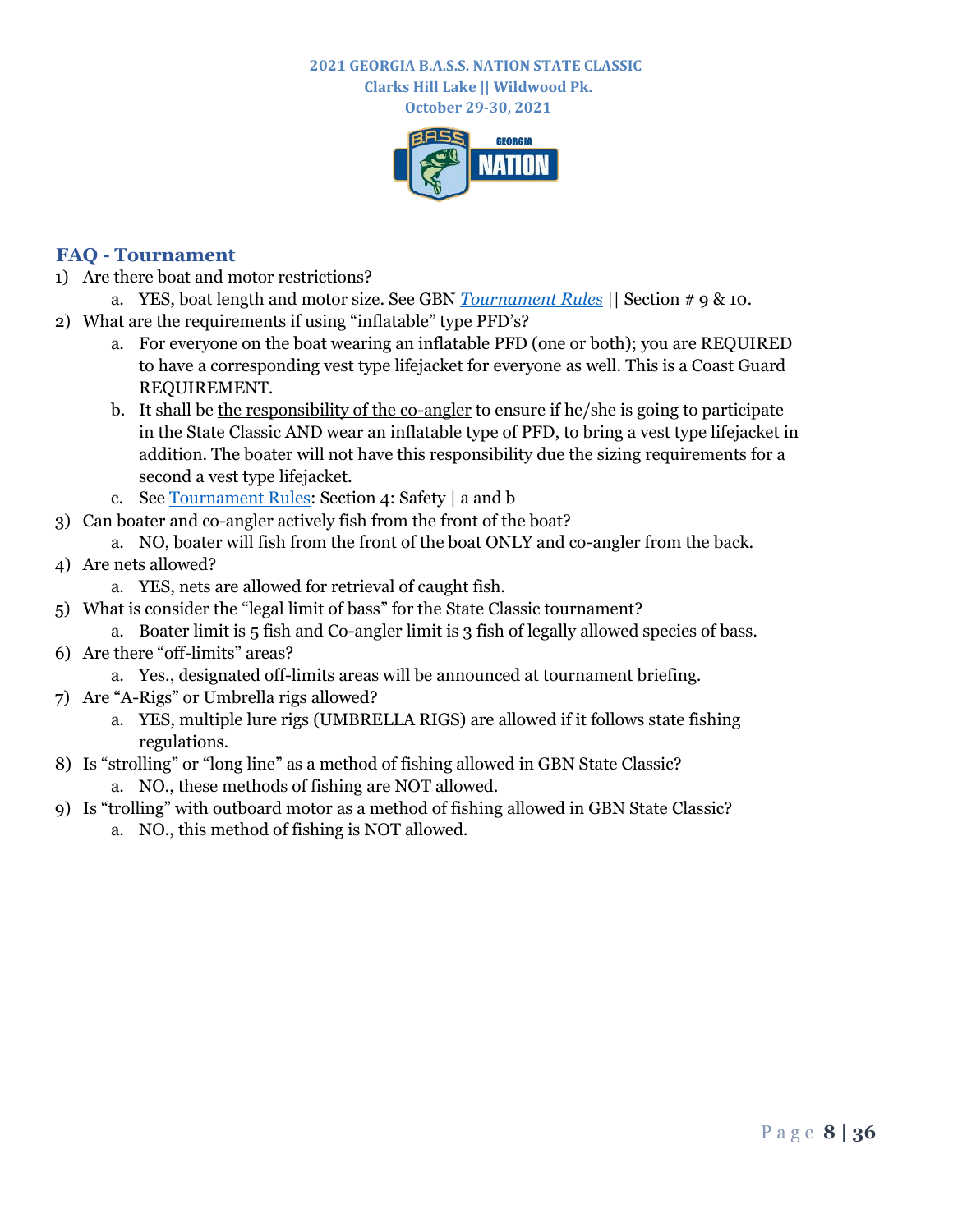**Clarks Hill Lake || Wildwood Pk.**

**October 29-30, 2021**



# <span id="page-9-0"></span>**State Classic: ON-LINE ONLY Registration Process**

On-line registration instructions for team members and club/team entry, (Entry Form will become active starting on Wednesday, September 1, 2021, at 8:00 am ET and end (disabled) on Monday October 18, 2021, at 1200 midnight ET.) Entry form is accessible via GBN web site *[georgiabassnation.com](https://www.georgiabassnation.com/)* under Forms or Adult/College -State Classic menu selection.

- 1. Clubs need to assign or appoint a Team Captain for registration.
- 2. Select the members of your State Classic Team. These must be even numbers of 2, 4 or 6 with one boater and one corresponding co-angler.
- 3. Support questions can be directed to gbnadult  $\support@georiginalbassination.com$  or GBN website under Adult/College -> Support

# <span id="page-9-1"></span>**Step 1: Complete the Angler Participation and Waiver Agreement (APWA)**

- 1. EACH team member will need to have a copy this State Classic Information Packet.
- 2. Ensure the all the *[Tournament Rules](#page-16-0)* in this document are read and understood. You can also download the *Tournament Rules* from GBN website at [georgiabassnation.com/forms.](https://www.georgiabassnation.com/)
- 3. Ensure the *[Angler Participation and Waiver Agreement Information](#page-32-0)* in the State Classic Information Packet (this document) are fully read and understood. You can also download the document *Angler Participation and Waiver Agreement Information* from GBN website at [georgiabassnation.com/forms.](https://www.georgiabassnation.com/)
- 4. Ensure you have ALL required documents as outlined in the *[Angler Participation and Waiver](#page-32-0)  [Agreement Information](#page-32-0)* ,Section 4: Insurance and 5:1 & 5:2
- **5.** EACH angler must complete and sign the form *Angler Participation and Waiver Agreement* (APWA) on the GBN website *[georgiabassnation.com](https://www.georgiabassnation.com/)* under forms (**NO mail-in of forms). You CANNOT participate in the State Classic without signing this on-line form.**
- **6. THE FORM REQUIRES** the following:
	- **a.** Name, address, mobile(cell) number, club name and club number (you can get this from your club President or other officer. (6-digit input, prepend with zeros if needed).
	- **b.** Email Validator: After entering your email address on the form:
		- i. Select "Verify Email"
		- ii. Verification code will be sent to email address, check your email inbox, and paste the code to complete verification. Successful verification reads "Your email has been successfully verified"
		- iii. OPTION: on the form an entry is allowed for email copy to be sent to your team captain/rep that will be registering your team. This will ensure he/she gets a copy including your SUBMISSION ID.
- 7. After submission the angler will get an email confirmation of the form along with **a SUBMISSION ID. DO NOT delete this email.** Member will need to note the **SUBMISSION ID** or forward this email to the team captain or team representative that will be registering the club/team for the State Classic.

If using a borrowed boat; complete the on-line form on the GBN website *Borrowed Boat: Permission to Use.*  See Section: *[Borrowed Boat: Permission to Use](#page-13-1) – process* in this document. After submission the angler will get an email confirmation of the form along with **a SUBMISSION ID**.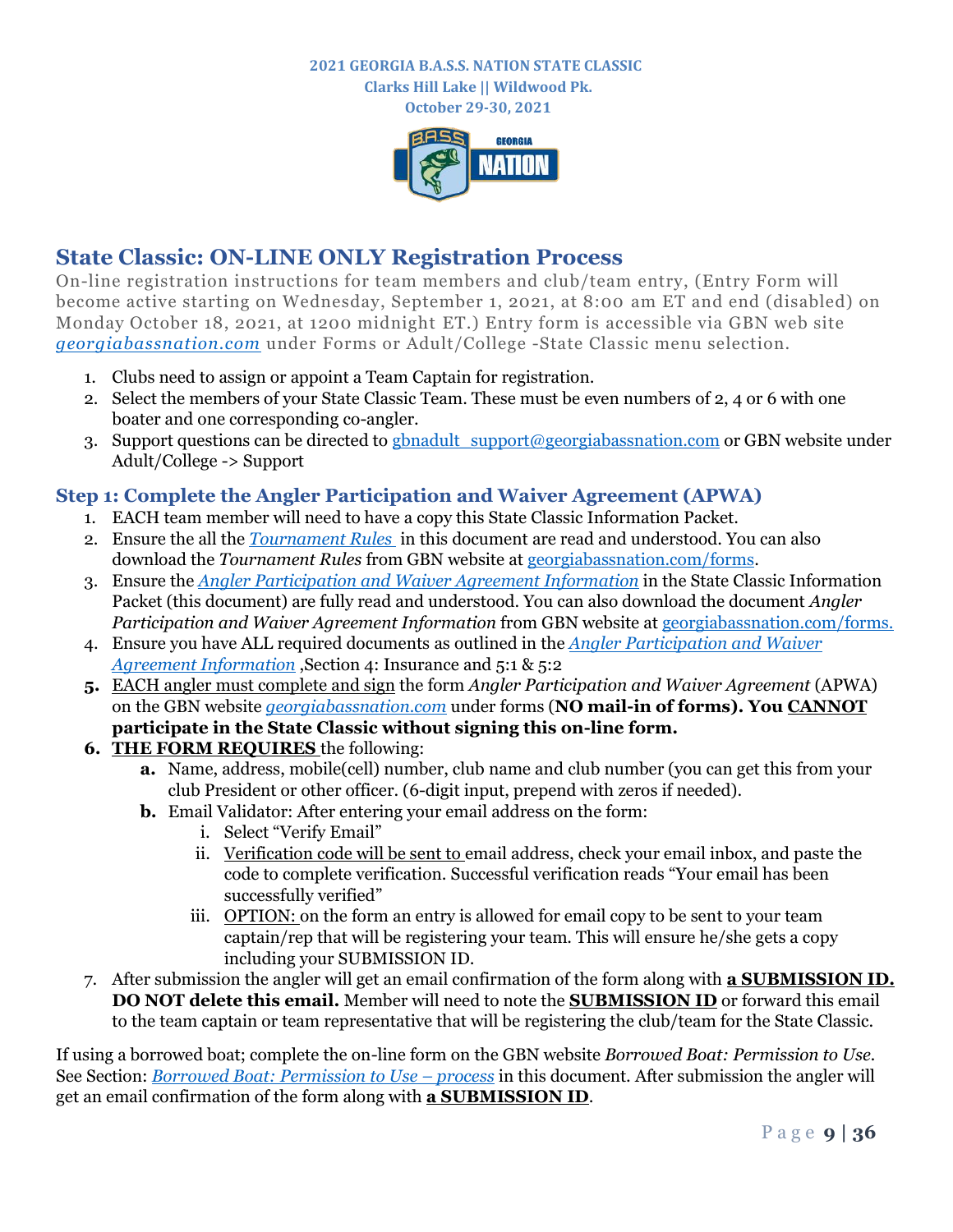**Clarks Hill Lake || Wildwood Pk. October 29-30, 2021**



# <span id="page-10-0"></span>**Step 2: Team Captain or representative registering club/team**

- *1.* Ensure that you have ALL your team members **SUBMISSON IDs** from the above Team Members process. Remember that each team member is required to sign the on-line form *Angler Participation and Waiver Agreement* (APWA) and in addition, if using a borrowed boat, complete the form *[Borrowed Boat: Permission to Use.](#page-13-1)*
- 2. You CANNOT complete the club/team registration WITHOUT team angler's SUBMISSION IDs.
- 3. Ensure that ALL team members have the required documents available for the State Classic as outlined in the *[Angler Participation and Waiver Agreement Information](#page-32-0)* in this document; Section 4: Insurance and 5:1 & 5:2
- 4. On GBN website *[georgiabassnation.com](https://www.georgiabassnation.com/)* , click on the menu item Adult/College >State Classic.
- 5. On Adult/College > State Classic page, use the link labeled: GBN 2021 State Classic: On-line Entry, this will direct you to the entry form.
- 6. Follow the instructions on the form. Note: there is REQUIRED information related to the form including the following:
	- a. Club President > name, email, address, cell phone
	- b. Club name and number (6-digit number, prepend your club  $\#$  with leading zeros EX: Club $\#$  is 123, ENTER 000123; Club# is 10707, ENTER 010707)
	- c. Each angler listed for the team requires the following information:
		- i. Name, address, email, cell number, SUBMISSION ID (see above #1), Boat make/model and Motor Make/Model (if applicable)
- 7. After completion of the form:
	- a. Submit the form with the button at bottom of last page, at which time a confirmation email will be sent to the submitter. The confirmation email will contain all entry information as completed on the form including anglers registered for team(s) and total amount due GBN.
	- b. Also attached to the confirmation email will be a PDF file of the completed on-line entry form. Confirmation will also contain an id number and date/time stamp of the completed form should any questions arise regarding the form submission.
	- c. GBN will also receive a confirmation email of the same information.
- 8. Payment processing is included with form submission as an option with CC/Debit/Digital Wallet **+ (processing fee)** OR Check (**plus \$5.00 ACH fee**)
	- a. If on-line payment option is **NOT** selected, clubs are **required** to send entry fees to GBN, attention of GBN/Tony Beck. The mailing address for Classic payment will also be included in the form confirmation. \*\* NOTE: 2021 will be the last year for mail-in of entry fee checks, starting in 2022 ALL payments will be required to made on-line.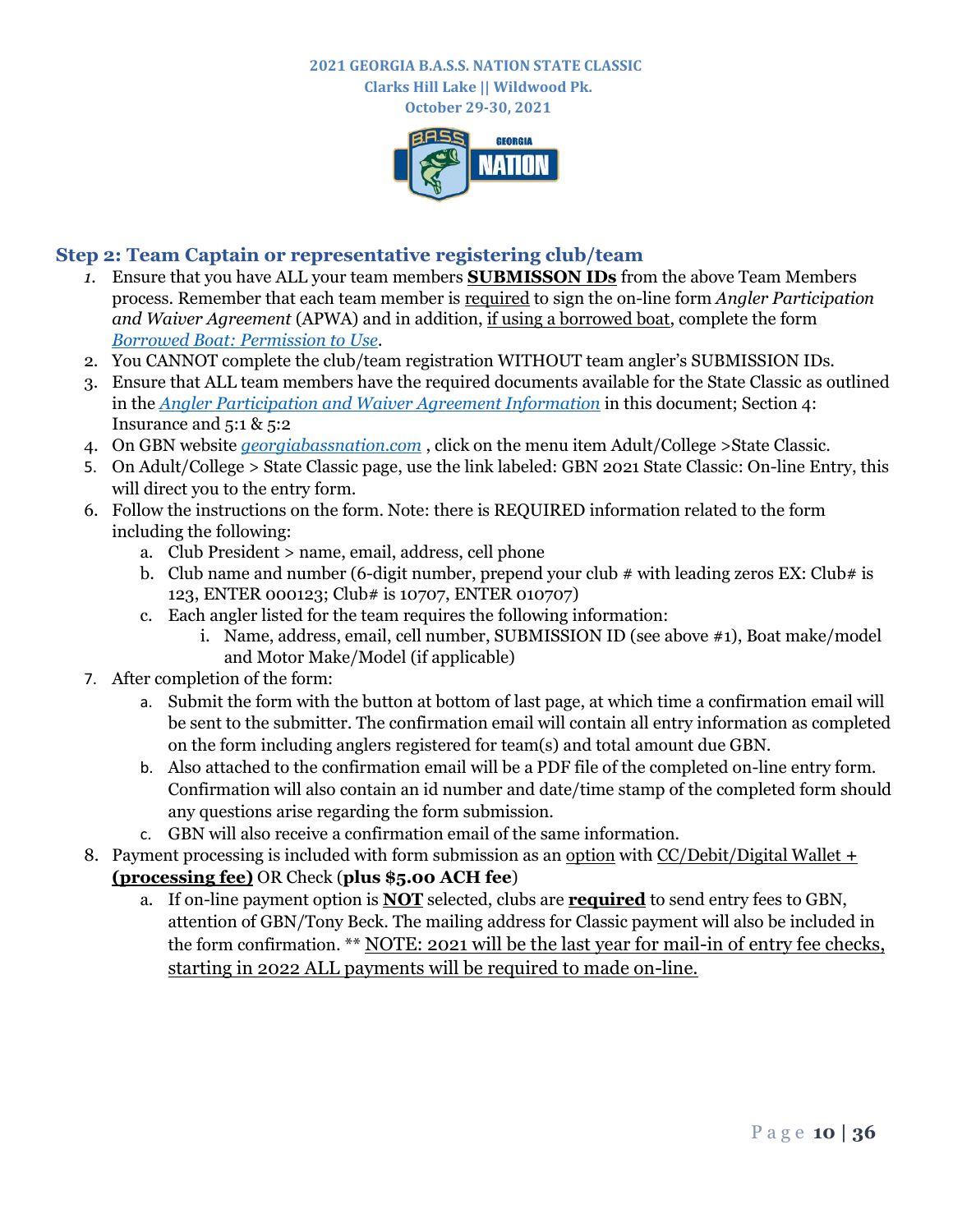**Clarks Hill Lake || Wildwood Pk. October 29-30, 2021**



- 9. Make check payable to:
	- a. **Georgia BASS Nation**
	- b. MAIL TO:
		- i. Georgia BASS Nation c/o Tony Beck
		- ii. 2131 Hwy 278 SE Social Circle, GA 30025
			- 1. If payment is made by check:
			- 2. ENTRY FEE MUST BE RECEIVED ON OR BEFORE Friday October 22, 2021. NO EXCEPTIONS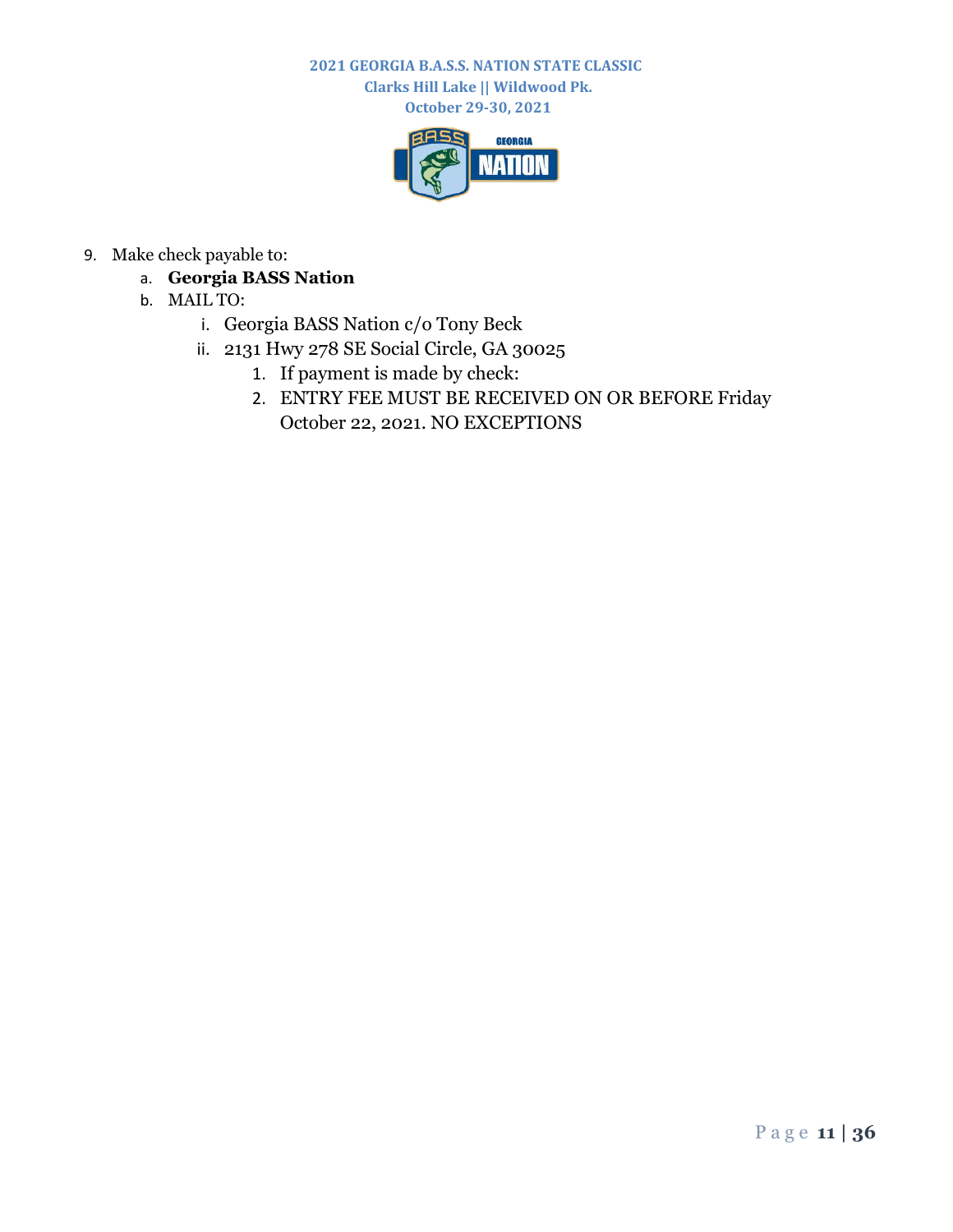**October 29-30, 2021**



#### <span id="page-12-0"></span>**Watercraft Liability:**

Watercraft Liability Insurance (WLI) Policies **must clearly state** Watercraft Liability Insurance (WLI) and show a **start and ending date for the coverage**, not an undefined code. A problem exists when the WLI coverage is part of a Homeowner Policy. If the boat owner is in doubt have the insurance agent prepare a memo to the Tournament Committee stating the Policy Number, Amount of Watercraft Liability coverage, and the start and ending date of the coverage.

The amount of WLI coverage required is \$300,000.00. An alternative to the \$300,000.00 coverage is if the boat owner has a one million dollar minimum "UMBRELLA" Liability Policy then she/he is only required to have \$100,000 WLI policy coverage.

The Policy MUST state WATERCRAFT LIABILTY. If this is a rider on the Homeowner's policy it may only list the code, HO-75 and the coverage amount. General Liability coverage is NOT sufficient on a Homeowner's policy as several companies deny this coverage applies to watercraft. Second, the Specification page must show a beginning and ending date. Comments such as "Continuous Coverage", "Non-Expiring", ETC are not legally sufficient!!

If you have an insurance question, contact GBN support before arriving at the tournament site, at the following email address: [gbnadult\\_support@georgiabassnation.com](mailto:gbnadult_support@georgiabassnation.com) or on GBN website under Adult/College -> Support

DURING THE OFFICIAL PRACTICE AND COMPETITION DAYS OF ANY GBFN TOURNAMENT, NO COMPETITIOR MAY OPERATE A BOAT UNLESS THAT COMPETITOR HAS DOCUMENTED PROOF OF A MINIMUM OF \$300,000.00 BOATING LIABILITY INSURANCE COVERING THE BOAT BEING USED IN THE TOURNAMENT. PROOF OF INSURANCE MUST BE WITH THE BOAT BEING USED AND MUST COVER THE COMPETITOR USING THAT BOAT. RANDOM CHECKS WILL BE CONDUCTED AND ANY COMPETITOR WHO DOES NOT HAVE PROOF OF IN-FORCE INSURANCE WITH \$300,000.00 COVERAGE WILL BE DISQUALIFIED.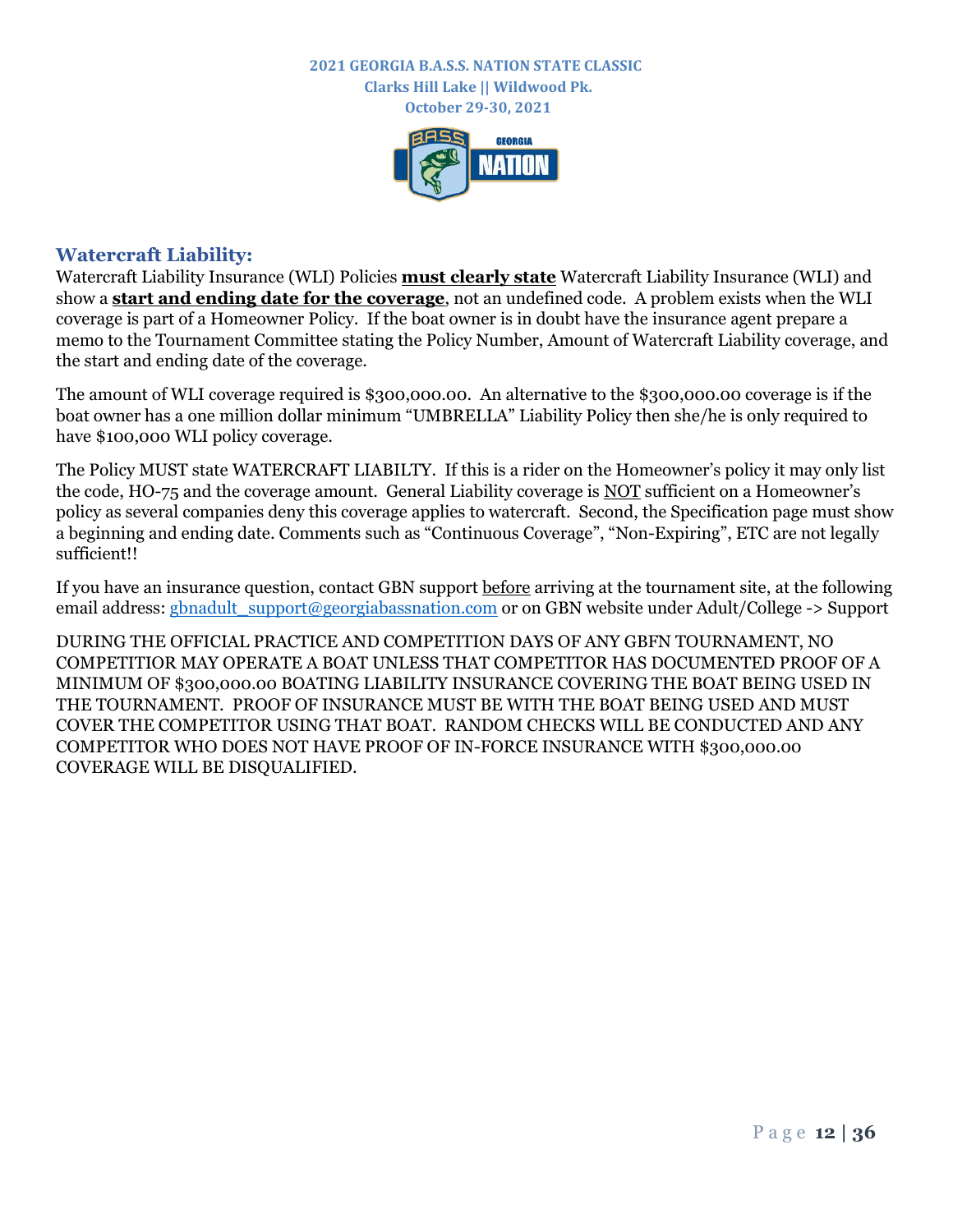**Clarks Hill Lake || Wildwood Pk.**

**October 29-30, 2021**



# <span id="page-13-0"></span>**Borrowed Boat: Permission to Use**

- REQUIRED to be completed via on-line form if using a borrowed boat
- WLI (Watercraft Liabilty Insurance) is REQUIRED via one of two methods, see process below.
- Link can be found at GBN website under menu item Forms
- PLEASE make sure you understand the requirements and documents (WLI) that will need to be uploaded at the time you fill out the form. See below for process.
- BOTH the 1) Boat Owner and 2) Borrower will be REQUIRED to provide an e-signature.
- Form will allow for "Save & Continue Later" since there are 2 signatures REQUIRED. See below for process.
- Support questions can be directed to gbnadult  $support@georiginal$  assnation.com or GBN website under Adult/College -> Support

# <span id="page-13-1"></span>**Borrowed Boat: Permission to Use – process**

The *Borrowed Boat: Permission to Use* on-line form is broken into several parts:

- 1) MAKE sure BEFORE you attempt to complete the on-line form you have the following for upload:
	- a. Boat make/model, boat engine make/model
	- b. GDNR Boat Registration number (must valid and active) or applicable State
	- c. Boat owner name, complete address, cell phone, and email.
	- d. Borrower complete address, phone, and email
		- i. OPTION: on the form an entry is allowed for email copy to be sent to your team captain/rep that will be registering your team. This will ensure he/she gets a copy including your SUBMISSION ID.
	- e. Club Name and Club number (one of your club officers will have your club number)
	- f. You will have to select regarding WLI (Watercraft Liability Insurance)

# **i. IF borrower of the boat is going to be covered by the boat owner's WLI**

- 1. Boat Owner will be REQUIRED to provide and upload the following: 1) boat policy declaration page showing WLI of \$300,000 at minimum AND 2) a letter from your insurance agent stating that [borrower's name] will have \$300,000 WLI while using referenced boat. These files can be a pdf or text document or scanned copy of the documents (2 are REQUIRED).
- ii. OR
	- 1. **IF the borrower of boat is going to provide his/her own WLI.** Upload 1) a WLI copy (must show coverage availability while using the borrowed boat) OR 2) a statement from your insurance agent stating you are covered with \$300,000 WLI while using the borrowed boat.

# g. **BOTH boat owner and borrower MUST sign the on-line form at the end**.

- i. Form allows for "Save & Continue Later"
- ii. If at any point (normally needed due to both borrower and owner signature requirement), you wish to SAVE the form and CONTINUE completion later, click the button "Save & Continue Later".
- iii. This will bring up "Save your progress" dialog box.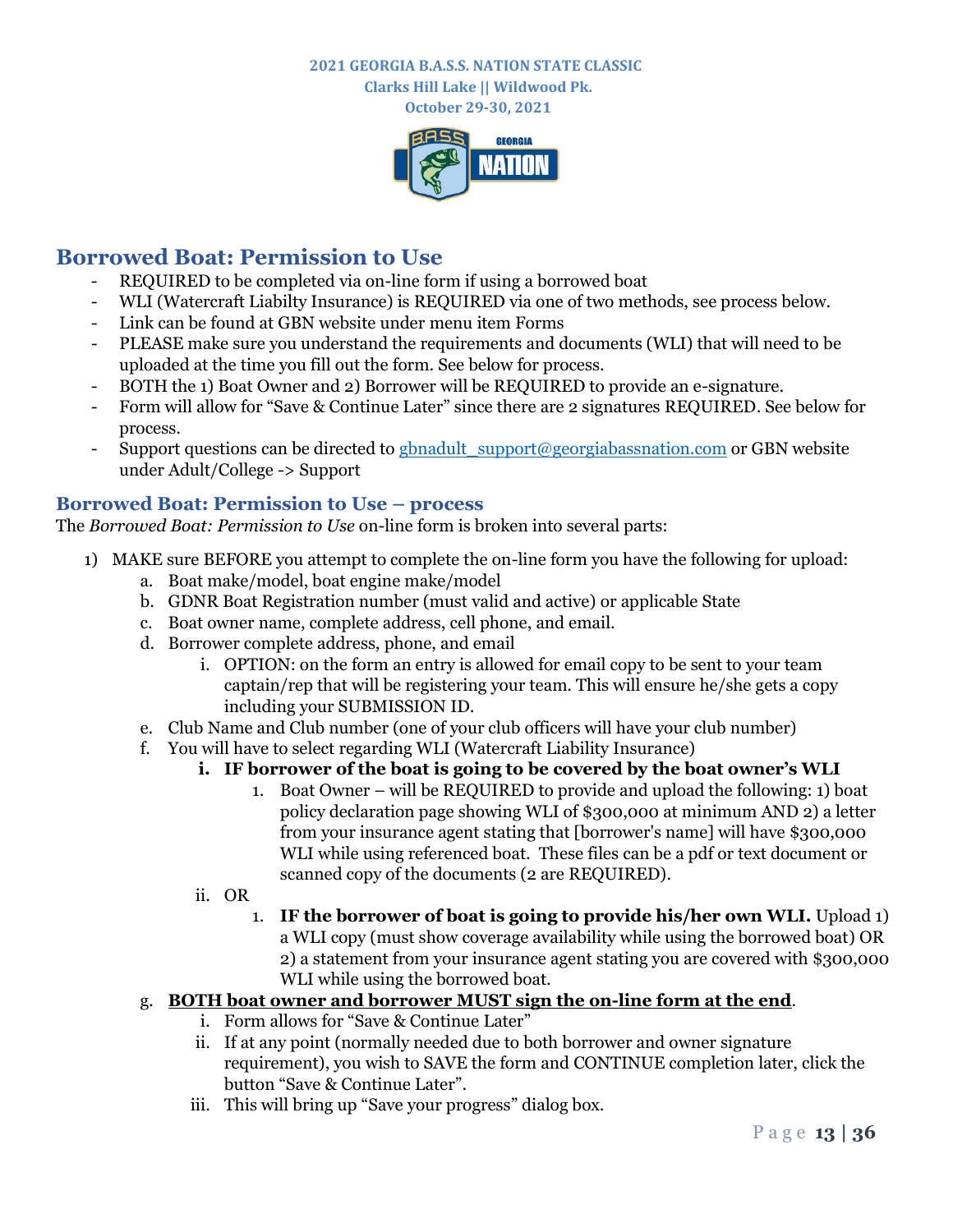**October 29-30, 2021**



| E            |                                |
|--------------|--------------------------------|
| $\mathbf{A}$ | <b><i>D</i></b> JotForm        |
|              | Save your progress             |
|              | IGІ<br>Connect with Google     |
|              | Connect with Facebook<br>Æ     |
| P            | <b>OR</b>                      |
|              | <b>Create an Account</b>       |
| D            | Already have an account? LOGIN |
|              | Skip Create an Account         |

- iv. Users can connect with their Google or Facebook accounts. When they do, it creates a JotForm account for them, and they'll get the Session Email.
- v. Users can also skip creating an account by clicking the "Skip Create an Account" link at the bottom of the window. Once the link is clicked, the next window will appear:

|              | $\odot$ Back                                                                                                                |           |  |
|--------------|-----------------------------------------------------------------------------------------------------------------------------|-----------|--|
| $\mathbf{A}$ |                                                                                                                             |           |  |
|              | Your form submission has been saved as a draft.                                                                             |           |  |
|              | If you want to continue answering your form later,<br>please enter the email address you would like to<br>send the link to: |           |  |
| PI           | welvin@jotform.com                                                                                                          | Send link |  |
| D:           | <b>Get shareable link</b><br>tê,                                                                                            |           |  |

vi.

- vii. The email address is automatically filled if there's an email field in the form and the user fills it first. Otherwise, the user will be asked to enter it.
	- 1. **\*\*NOTE**: the first email in the form will be used; **PLEASE ensure** the correct email is listed, you can edit the email if needed.
- viii. Click the "Send Link" button once, this sends an Email in the following format
- ix. The email will have the subject: **GBN | Continue filling out this form: Borrowed Boat: Permission to Use**. DO NOT DELETE the email.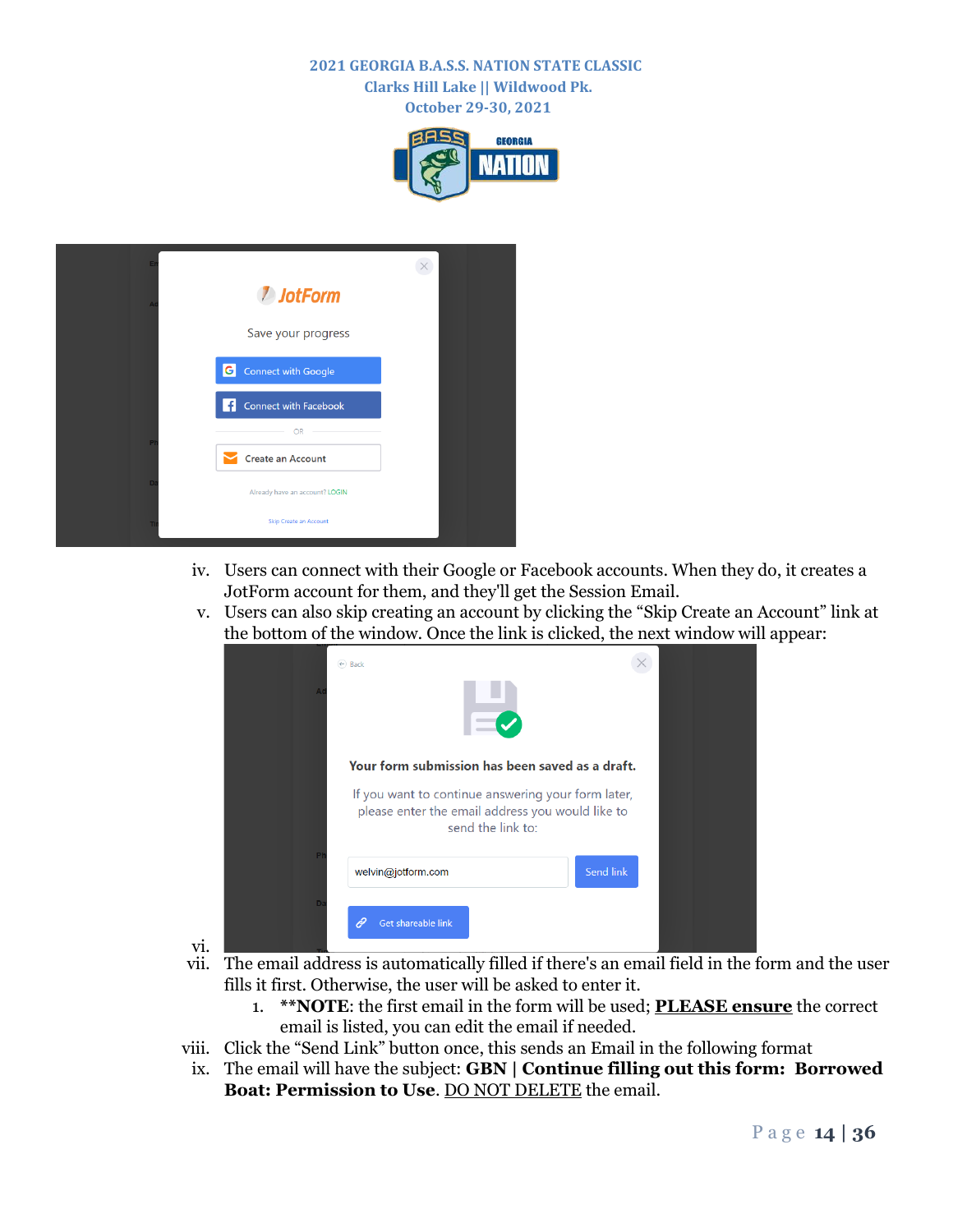



- 1. Email will contain a link to return to the form. "Click on "CONTINUE FORM" or paste the direct address link into your browser.
- x. After this you will be directed in your browser with a dialog:



- xi. If "Continue with Draft" option is clicked, user's previous session is automatically loaded to continue.
- xii. If "Discard & Start Over" option is selected, this will open a blank form.
- h. After completion of the on-line form, the member will get a confirmation email of the completed *Borrowed Boat: Permission to Use* form which will also contain a **SUBMISSION ID**.
- <span id="page-15-0"></span>i. DO NOT delete this email. Member will need to note the SUBMISSION ID or forward this email to the team captain or team representative (if the COPY OPTION was not used - see step 1d). that will be registering the club/team for the State Classic.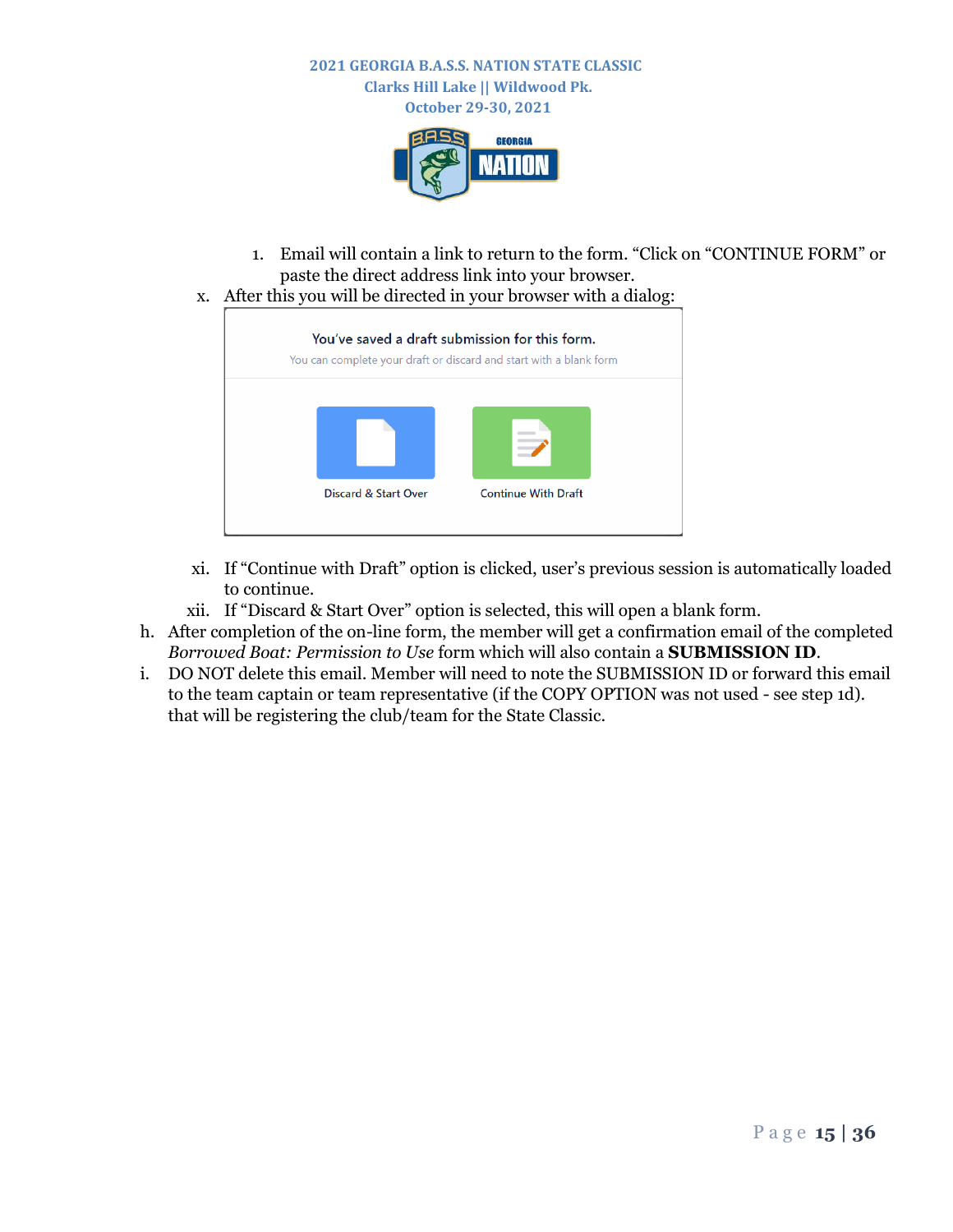



#### <span id="page-16-0"></span>**GBN Tournament Rules**

The following rules shall apply to all Georgia B.A.S.S. Nation tournaments, with the following exceptions: (i) Rules for special tournaments may differ from those contained herein and (ii) these rules may be changed by GBN immediately upon notice GBN to its members, which may be published on the GBN internet site at *[georgiabassnation.com](https://www.georgiabassnation.com/)*[.](http://georgiabassnation.com/) Interpretation and enforcement of these rules shall be left exclusively to the Tournament Director or his/her designee at a tournament. In the event of a rule violation, the Tournament Director or a rules committee may impose such sanction as deemed appropriate by them, including without limitations, disqualification, and forfeiture of prizes, entry fee and prohibition from participation in subsequent tournaments. Subject to the appeal process set forth in section 21 (Rule's violation and Appeals Committee) below, the decision of the Tournament Director, his/her designee, BOD or the rules committee, shall be final in all matters.

Penalties for rule violations may include the following:

Reduction of competition hours as determined by the Tournament Director.

Loss of one or more fish in question. All such fish must be marked and verified by your partner/observer. If not verified the entire catch may be disqualified.

Loss of catch for the day of the violation.

Disqualification from the tournament in question.

Disqualification from future GBN events, which may be from a specific number of events, a specific period, or may be a lifetime disqualification.

Any different or additional penalties determined by the Tournament Director including but not limited to monetary fines.

#### **Participation and Eligibility:**

- a) This tournament is open only to current members of B.A.S.S., BASS NATION, and Georgia B.A.S.S. Nation (GBN) who are 16 years of age or older. Proof of age to the satisfaction of the tournament officials is the responsibility of the potential competitor. Any candidate for competition who, in the judgment of the Tournament Director, is disabled in such a manner as to unfairly hinder their partner or endanger the safety and well-being of their partner or themselves may not be eligible. It is recommended each contestant have an endorsement of having passed a boating safety course or grandfathered by law. Failure to do so may prevent boating on tournament waters. Boating safety courses are available online.
- b) DURING THE OFFICIAL PRACTICE AND COMPETITION DAYS OF ANY GBN TOURNAMENT, NO BOATER OR CO-ANGLER COMPETITOR MAY OPPERATE A BOAT UNLESS THAT CONTESTANT HAS DOCUMENTED PROOF OF A MINIMUM OF \$300,000, OR \$100,000, OF WLI BACKED BY A \$1MILLION "UMBRELLA" LIABILITY POLICY PER

P a g e **16 | 36**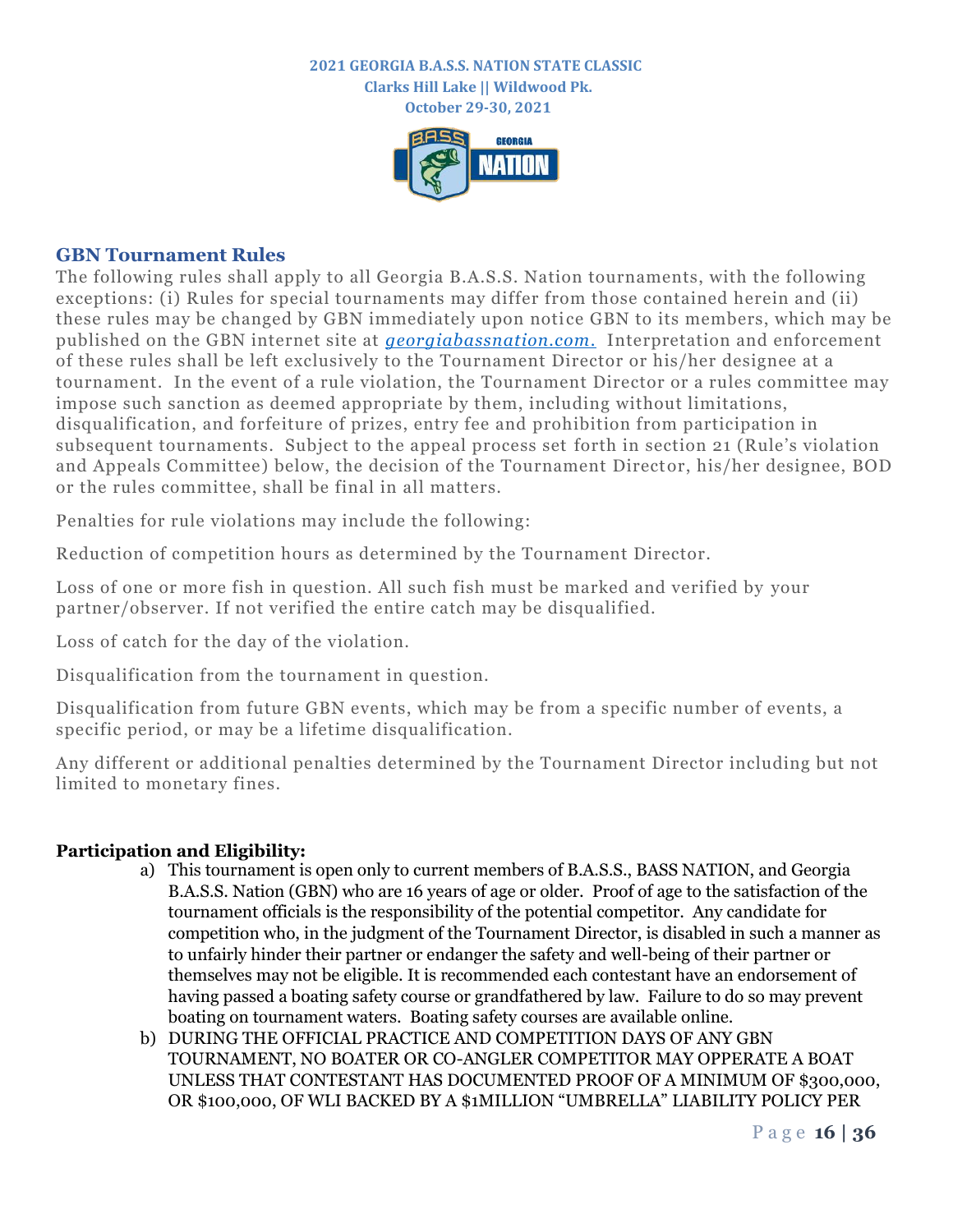**Clarks Hill Lake || Wildwood Pk. October 29-30, 2021**



OCCURRENCE, BOAT OWNERS' LIABILITY INSURANCE COVERING THE BOAT BEING USED IN THE TOURNAMENT. PROOF OF INSURANCE MUST BE WITH THE BOAT BEING USED AND MUST COVER ALL PASSENGERS IN THAT BOAT.

- c) RANDOM CHECKS WILL BE CONDUCTED AND ANY COMPETITOR WHO DOES NOT HAVE PROOF OF IN-FORCE INSURANCE WITH \$300,000 COVERAGE MAY BE DISQUALIFIED. EACH POLICY MUST SHOW AN EFFECTIVE START AND EXPIRATION DATE.
- d) Tournament officials have sole authority to determine if insurance policies meet GEORGIA B.A.S.S. NATION (GBN) requirements.
- e) An official APWA (Angler Participation & Waiver Agreement) and on-line entry form must be provided to GBN on or before the entry deadline. Tournament entry fees must be received by the GBN on or before the due date. See section: [State Classic entry is ON-LINE ONLY](#page-9-0) NO entries after deadline. The BOD reserves the right to discontinue acceptance of applications prior to the deadline and the right to extend the acceptance date.

## **1) Angler Code of Conduct:**

- a. Anglers participating in any GBN sanction event shall observe this code of conduct and the applicable rules for the specific event in which they are participating. Anglers shall, always, conduct themselves in a professional manner that demonstrates integrity, honor, and respect toward fellow competitors, tournament staff and the public and does not reflect unfavorably on GBN, its members, officers or representatives, tournaments, or sponsors.
- b. To this end, anglers shall use their best efforts to demonstrate professionalism and integrity in support of the sport of professional fishing. Any angler who violates any of the provisions of the Angler Code of Conduct may be subject to fines, reduction of points, forfeiture of tournament winnings, and suspension from competing in individual GBN sanctioned events, permanent ban from competition, or any combination thereof deemed appropriate by GBN.
- c. MEDIA COMMENTS, PUBLIC ATTACKS:
	- i. The favorable public reputation of GBN as a sanctioning organization in the sport of fishing, the integrity of its officials, and the reputation of its media properties are valuable assets and tangible benefits for GBN. Accordingly, it is an obligation of competitors to refrain from comments to the news media that unreasonably attack or disparage the integrity of tournaments, tournament officials, sponsors, fellow members, fellow anglers or the GBN organization and its' media platforms. Responsible expressions of legitimate disagreement with GBN policies are encouraged; however, attacks upon the integrity of the rules or officials will not be tolerated. Public comments that an angler knows, or should reasonably know, will harm the reputation of GBN, GBN officials or sponsors, shall be considered conduct unbecoming a professional and may result in disciplinary action.

### **2) Practice and Competition:**

- a. There will be no off-limits period for any tournament unless specified by the Tournament Director.
- b. There will be an official practice period immediately prior to the first day of competition. Two official practice days will be allotted starting on Wednesday prior to the start of competition. See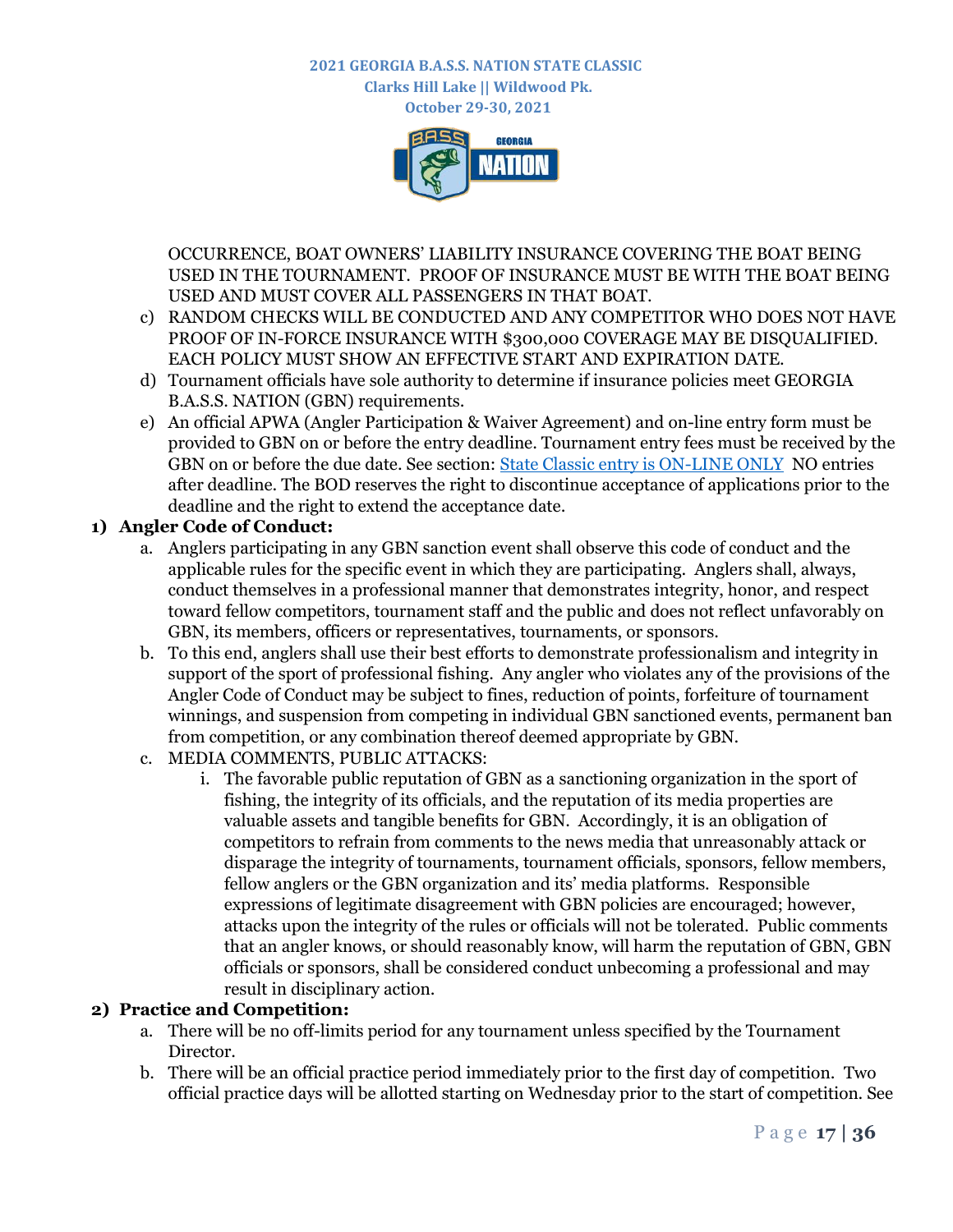**October 29-30, 2021**



*[Appendix](#page-28-0)*: [State Classic Schedule.](#page-28-0) Unless otherwise specified, all official times are time zone specific to local host community. The competitor must know and observe these dates.

- c. After the completion of the Angler meeting, *[Information Table](#page-3-0)* or *[Appendix:](#page-28-0) State Classic Schedule,* ANY club/team, where a boater or co-angler must withdraw from competition, a corresponding boater or co-angler must withdraw from the SAME club as well. {Ex: Boater withdraws then a co-angler withdraws from the same club/team or vice versa} ONLY exception to this rule, if there is a withdrawal from another club/team that corresponds to the correct pairing and GBN is informed of such withdrawal. GBN officials are required to be informed of ANY withdrawals immediately.
- d. During practice, a competitor can only have the assistance or advice of another competitor for the purposes of locating or catching bass on tournament waters. Competitors may only fish with other competitors during practice and competition.
- e. Flying over tournament waters, other than a ticketed commercial airline, is prohibited during official practice and competition unless approved by the tournament director. The use of drones for the purposes of locating or catching fish or to gain a competitive advantage is prohibited in both official practice and competition.
- f. During the official practice competitors are not allowed to live well or keep any bass unless they have permission from tournament officials.
- g. Competitors renting boat slips may launch boats and proceed immediately to slip locations. Testing of engines after the weigh-in is only allowed with permission from the Tournament Director. NO EXCEPTION. During the official practice and during the tournament, a competitor may not snorkel, "skin dive" or "scuba dive" in the tournament waters.
- h. No competitor may buy or barter a fishing location from any other competitor for use during any competition day.
- i. During the official competition days and tournament hours electronic communication i.e., calls, text, etc., between competitors or use of 3rd party intermediaries on behave of competitors is NOT allowed for any purpose except for emergency or family related issues or as outline below.
	- i. Competitors are allowed to call lockmasters for locking purposes only.
	- ii. Competitors are allowed to use smart phones for global maps, weather, power generation, tidal charts, prior notes, and publicly available information. Access to paid subscription-based information is NOT permitted.
	- iii. Using smart phones during competition to log daily tournament blogs is NOT permitted.
- j. A designated tournament official must be granted access to the competitor's boat at any time during the official practice or competition days. Failure to grant such access may result in immediate disqualification.
- k. No competitor can hire, solicit, barter, or receive any information other than publicly available information, or have fished with, a local guide on Tournament Waters one month (30 days) prior to GBN tournament (GBN's DEFINITION OF LOCAL GUIDE – A person that gets paid or barters to take others fishing for any species of fish on the designated tournament waters).
	- i. No competitor can hire, solicit, barter, or receive any fishing information other than publicly available information about fishing on tournament waters two weeks (14 days)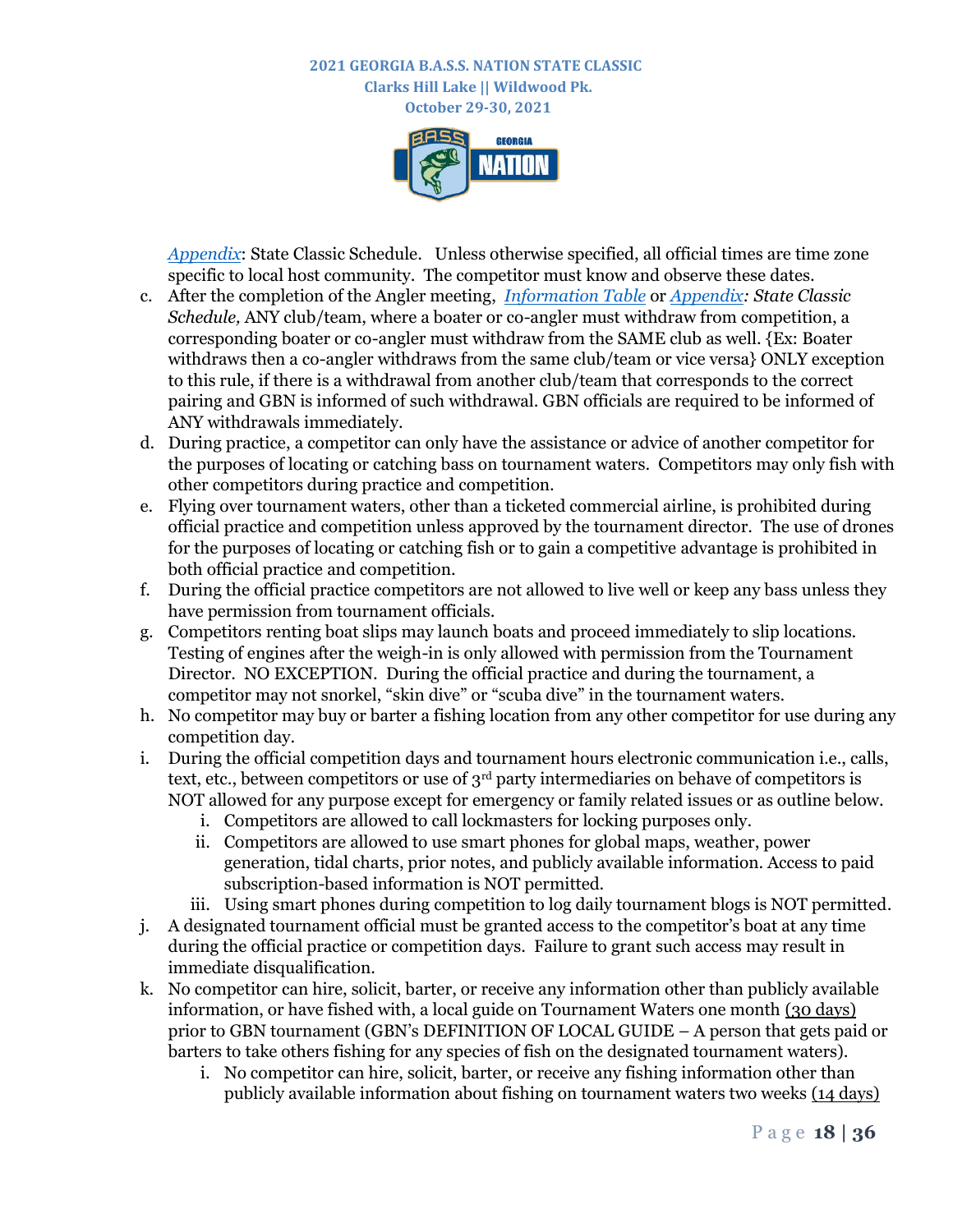**October 29-30, 2021**



prior to start of event (Fishing information may only be shared with other GBN members during the two weeks (14 days) prior to start of event.

- l. Each competitor agrees to report to the Tournament Director immediately any violation or infraction of any tournament rules. Failure to report violation, or suggestions to another competitor that they violated these rules, or false verification of weigh-in forms, may be cause for disqualification. OFFICIAL PROTEST MUST BE FILED IN WRITING AND ALL PARTIES OF INTEREST WILL BE PROVIDED A COPY.
- m. By his/her signature on the required on-line form *[Angler Participation and Waiver Agreement](http://georgiabassnation.com/forms)* (APWA), each competitor agrees to submit to a truth verification test and abide by its conclusions should he/she be accused of any rule violation. The GBN Tournament Director, rules committee, or such person designated by the Tournament Director, shall have the discretion to determine the need for a truth verification test. The GBN Tournament Director or his/her designee shall be responsible for selecting an independent expert to administer and interpret the results and establishing, in consultation with the expert administrator, the scope of the questions which may be asked during the test. The GBN Tournament Director or his/her designee shall have sole responsibility selecting the location, date, and time of the test nearest GBN headquarters with respect to all concerned parties schedule and travel cost. The competitor shall make himself/herself available at the location selected by the Tournament Director and shall cooperate in all respects with such test. Angler taking a truth verification test may be responsible for all cost incurred.
- n. Random truth verifications test may be administered on site during a Georgia B.A.S.S. Nation event.

#### **3) Tournament Entry:**

a. A designated team representative must complete club/team entry registration with the official GBN State Classic: On-line Entry form located on the GBN website. On-site entry in NOT allowed. Any club/team, that has not completed the on-line entry by the posted entry period deadline, will NOT be accepted for participation in the tournament. It shall be each club/team's responsibility to check the schedule of events or web site information for deadline entry date & time.

#### **4) Safety:**

- a. Safe boat conduct must be always observed by competitors. During the official practice and competition, each competitor must wear a Coast Guard-approved chest-type life preserver anytime the combustion engine is in operation and operator must be attached to kill switch. This preserver must be strapped, snapped, or zippered securely, and maintained in that condition until the combustion engine is shut off. Inflatable PFDs are allowed if U.S. Coast Guard regulations are met. The Coast Guard requires that inflatable PFD's must be always worn unless there is an equal number of non-inflatable Coast Guard approved PFDs on board. For everyone on the boat wearing an inflatable PFD (one or both); you are REQUIRED to have a corresponding vest type lifejacket for everyone as well. This is a Coast Guard REQUIREMENT.
- b. It shall be the responsibility of the co-angler to ensure if he/she is going to participate in the State Classic AND wear an inflatable type of PFD, to bring a vest type lifejacket in addition. The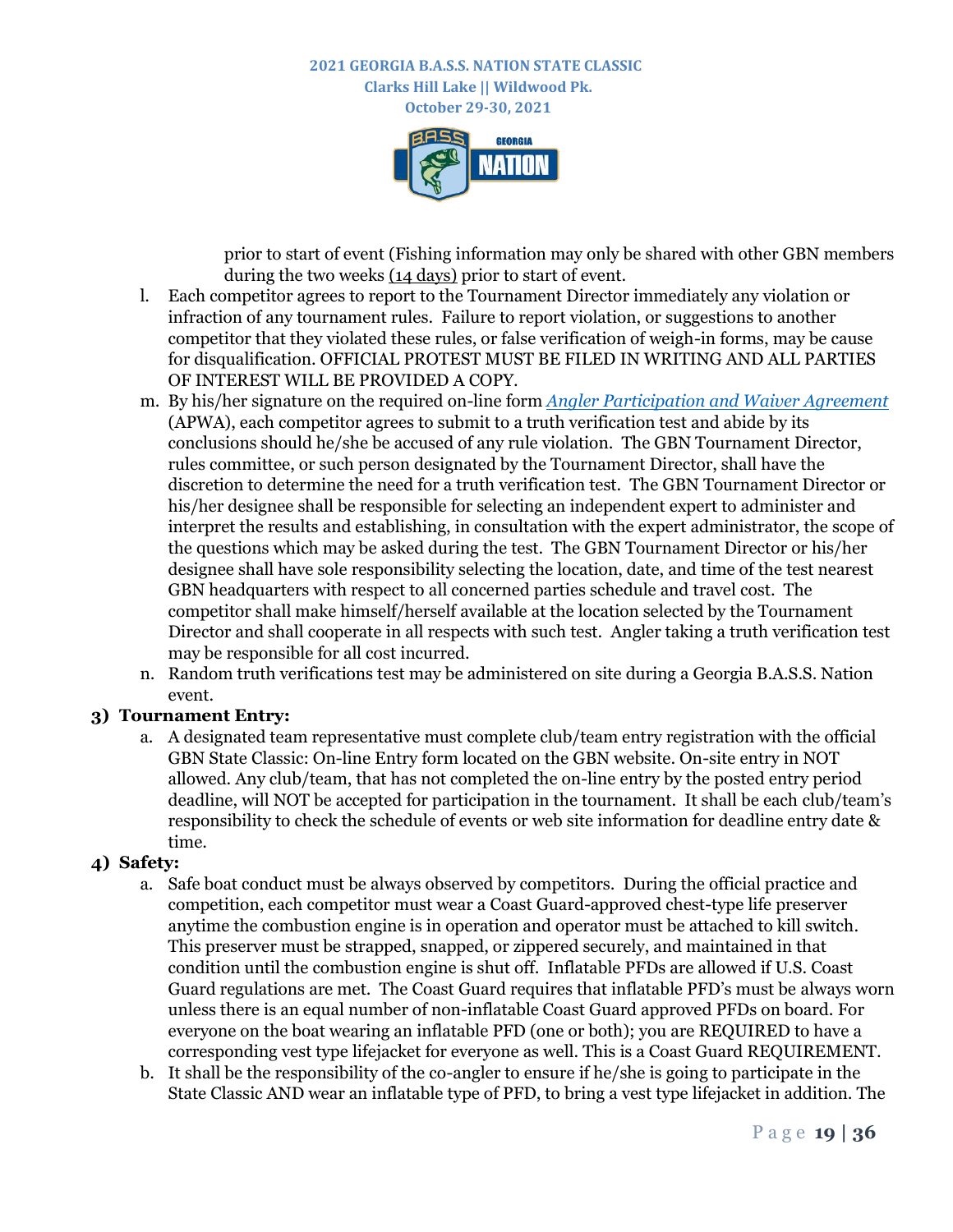**Clarks Hill Lake || Wildwood Pk. October 29-30, 2021**



boater will not have this responsibility due the sizing requirements for a second a vest type lifejacket.

- c. It is suggested the boater competitor have a safety check with the Co-angler each day prior to launch to familiarize the location of all safety equipment.
- d. When boating in low visibility situations i.e., fog, heavy rain, during both practice and competition, competitors must operate their boat at a safe speed and in a safe manner as determined by tournament officials.
- e. Radar units permanently mounted in the boat, subject to approval by GBN, may be approved for competition.
- f. Tournament officials have the right to delay, shorten or cancel any part of an official tournament day because of bad weather or other factors that would endanger the safety of the competitors.
- g. Tournament waters may also be restricted at any time because of bad weather. Weather delays on full field days, resulting in half of the tournament day being lost (first flight take-off and check in), shall result in cancellation. Full fields may be carried over to cut days.
- h. GBN reserves the right to impose speed limits during any or all tournaments. Whether or not to impose a speed limit, the area covered by the speed limit, and/or the actual speed limit imposed, shall be left exclusively to the discretion of the Tournament Director.
- i. In the event of an emergency, competitors should call 911 first and then notify Tournament officials as soon as possible.
- j. Competitors are allowed to leave the boat and seek safe shelter in bad weather where danger may be imminent.

### **5) Sportsmanship:**

- a. Competitors in GEORGIA B.A.S.S. NATION tournaments are expected to follow high standards of sportsmanship, courtesy, safety, and conservation. Any infraction of these fundamental sporting principles may be deemed cause for disqualification.
- b. Use of alcohol or drugs (other than those purchased over the counter or prescribed by a licensed physician) by any competitor, during the official practice or during the tournament, will not be tolerated and shall be cause for automatic disqualification from this and all future Georgia B.A.S.S. Nation tournaments.
	- i. No alcoholic beverages or prohibited drugs shall be allowed in the boats during the official practice or competition days, or when in the weigh-in area.
- c. Maximum courtesy must be always practiced, especially about boating and angling in the vicinity of non-competitors who may be on tournament waters. Any act of a competitor, which reflects unfavorably upon efforts to promote fisheries conservation, clean waters, and courtesy, may be reason for disqualification.
- d. All competitors are bound by the prevailing statutes and regulations of the various states in which they fish. Competitors are responsible for research of fishing and boating regulations.
- e. Chemical substance addiction or abuse, conviction of a felony or other crimes involving moral turpitude, or other conduct reflecting unfavorably upon efforts to promote safety, sportsmanship, fair competition, and compliance with tournament rules, shall be grounds for rejecting any application for participation and/or for disqualification after circumstances are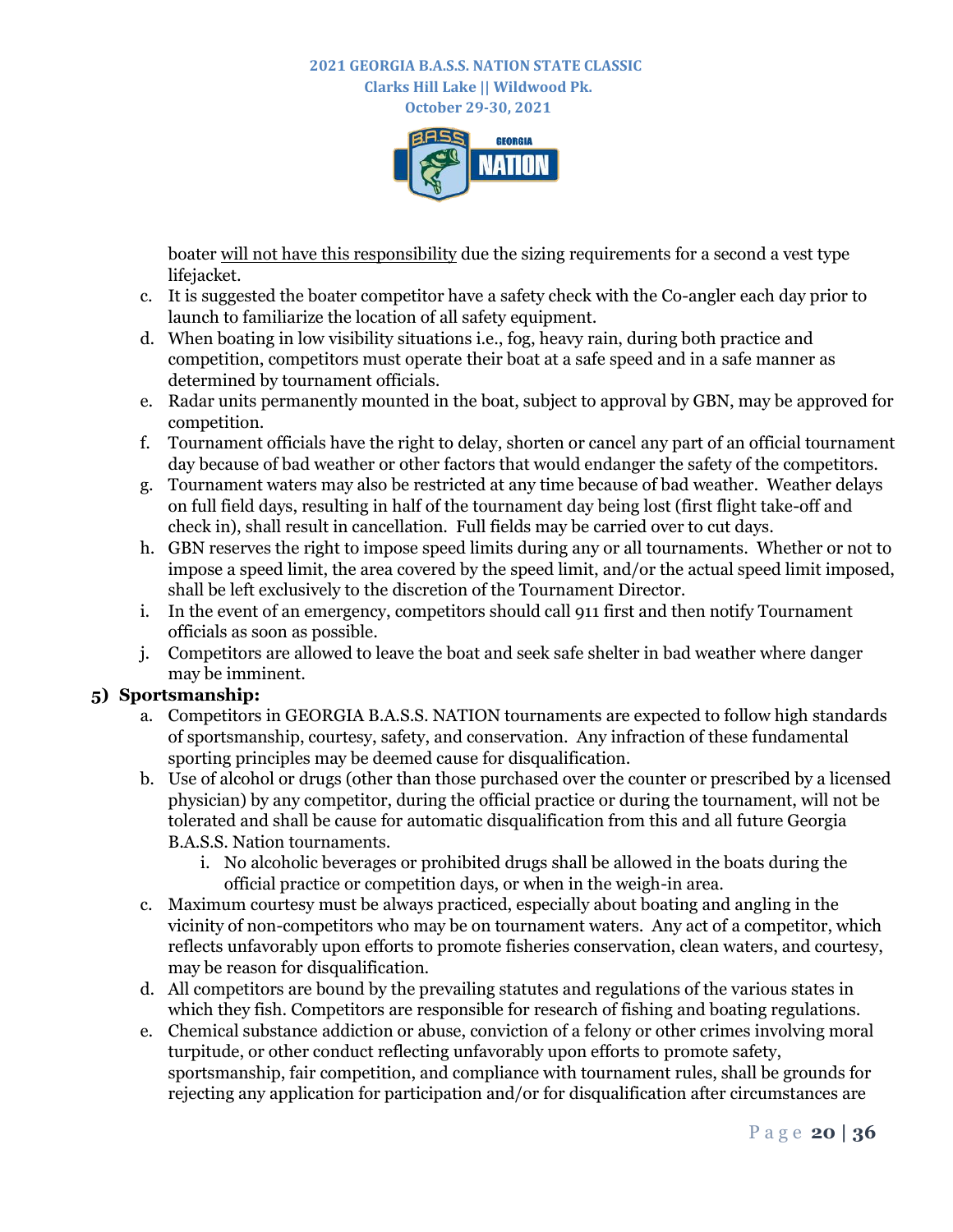**October 29-30, 2021**



reviewed by the Tournament Director. Any disqualification, suspension from, or other disciplinary action regarding any tournament or fishing organization, shall be grounds for rejecting any application for participation in a GBN tournament, and/or disqualification from a GBN tournament, after circumstances are reviewed by the Tournament Director.

#### **6) Tackle and equipment:**

- a. Multiple lure rigs (UMBRELLA RIGS) are allowed if it follows state fishing regulations. Only artificial or biodegradable artificial lures may be attached to the line. One lure is defined as a single manmade device designed to attract and/or catch one fish at a time. Adding trailer hooks, plastic trailers, blades etc., to a single lure is acceptable. If multiple fish are caught on a single manmade lure, on a single cast, all fish are considered legal and may be added to the daily catch subject to scoring rules.
- b. No "live bait," "dead bait," or "prepared bait" will be permitted during official practice and competition, except for pork strips or rinds. Such rigging, harness, or device cannot be added to a single lure as described above. Traditional twin arm spinnerbaits or buzzbaits are allowed. Trailer hooks and plastic trailers must be on the main hook of the bait; only spinner blades can be affixed to the arms. The head on the main stem may be hinged. On these spinnerbaits or buzzbaits, no more than two wires, with a maximum length of 6 inches, may extend off the main arm or body of the lure. The "head and hook" portion of the lure must trail behind the blade or blades. GBN officials have the sole authority to determine whether a lure is considered a single lure as defined above.
- c. Only ONE casting, spin casting or spinning rod (10-foot maximum length from butt of handle to rod tip) and reel may be used at any one time. A hung or snagged lure that is not in or on the water is not considered in use and may be set aside while another is in use. Other rigs as specified above may be in the boat ready for use; however, only ONE is permitted is use at any given time.
	- i. If a competitor breaks his line while setting the hook or retrieving a fish, he is allowed to try with the rod being used or with his hands to secure the visible line and land the fish for it to be counted as legal. He may NOT hook the line with another lure, rod and reel, or other device. Anyone guilty of snatching or snagging visible fish will have their catch disqualified.
- d. When visually fishing for bedding bass, to be counted as a legal fish, all bass must be hooked inside the mouth and must be verified by your partner before being unhooked. With the mouth closed naturally, you must not be able to see where the hook point enters the fish to be considered hooked inside the mouth. Competitors are allowed to always share baits and tackle with one another, including Competitors who have been cut from competition.

#### **7) Horsepower Regulations:**

a. Maximum horsepower for all outboard motorboats used in official tournament practice and in tournament competition will be 250 HP. Horsepower cannot exceed the limitations set by the U.S. Coast Guard. When required, each boat must have a U.S. Coast Guard horsepower-rating plate attached to the boat by the manufacturer. The horsepower of the outboard engine must NOT exceed the rating specified on this plate nor the horsepower maximum set by GBN. Each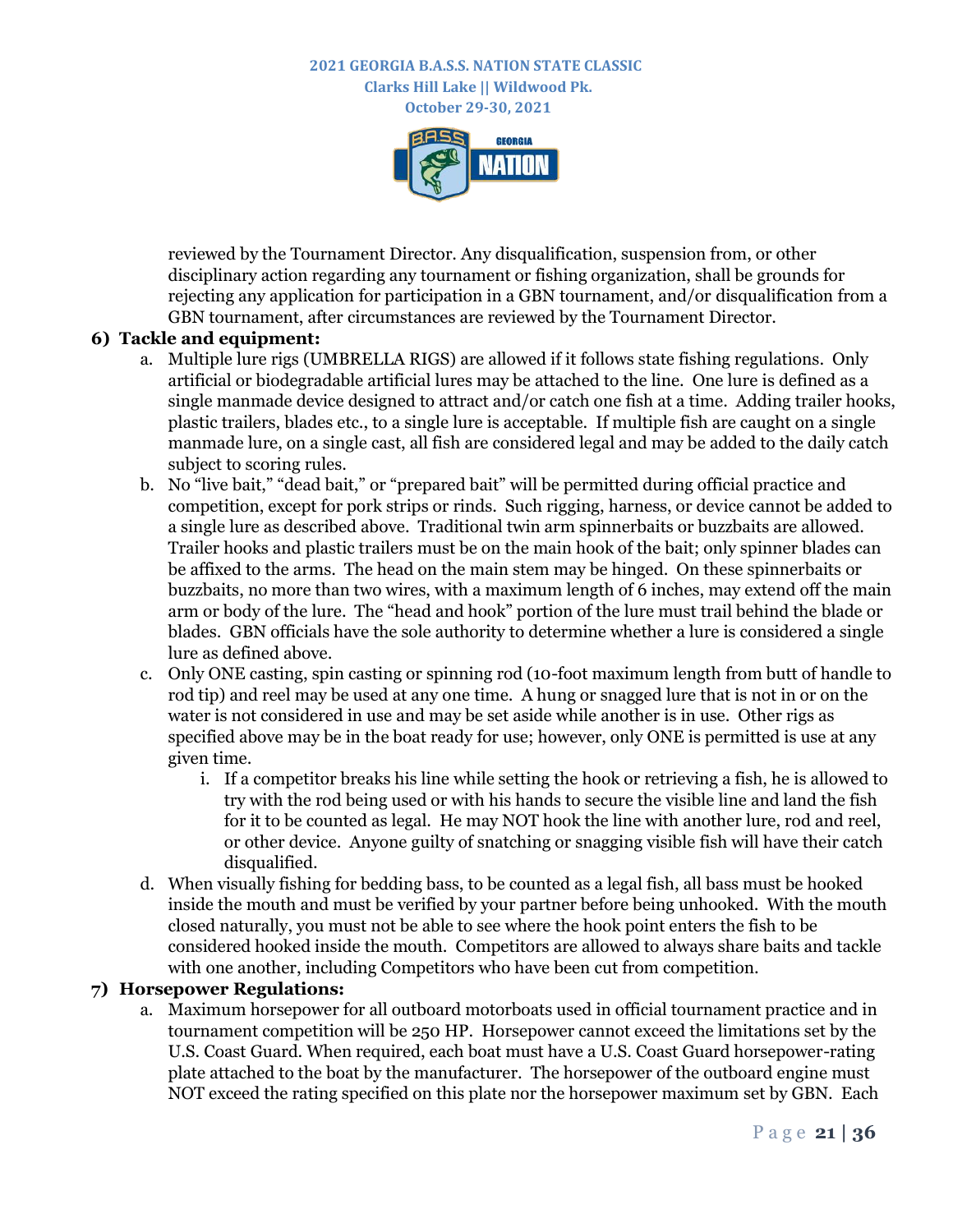**October 29-30, 2021**



competitor agrees to submit, by their signature on the official entry form, the boat and outboard motor used in the tournament, to an inspection by factory-trained personnel, if there is reason to suspect the horsepower is more than the rating. Normal maintenance of engines is allowed. Changing or altering standard factory parts of a competitor's engine to increase the horsepower over the factory horsepower rating, is forbidden and will result in disqualification. Falsifying information on entry forms or altering the horsepower-rating numbers on the engine, is also cause for immediate disqualification from GBN tournaments. Posted speed limits and those imposed by GBN must be observed and all boats must be operated in a safe manner. Violations of speed limits shall result in loss of competition hours and not limited to disqualification.

#### **8) Boat and Motor:**

- a. These restrictions apply during official practice and competition. For the safety of all competitors, all boats must be equipped with an approved type of operable ignition kill switch and lanyard. Only one manufactured lanyard may be used, and it must be attached to the driver's body any time the combustion engine is operation and in gear. Any time the combustion engine is operating and in gear there must be a driver in the driver's seat in full control of the boat.
- b. Fishing boats that are 16 feet or more in length may be used. Any raised platforms or decks cannot be higher than the gunnels of the boat.
- c. Standing on the outboard or seats while fishing, is not allowed. An electric trolling motor may be used for slow maneuvering. However, trolling with outboard motor as a method of fishing is prohibited. "Strolling" or "long line technique" are NOT ALLOWED. No exceptions.
- d. All bladder tanks, and any other type of auxiliary gas tanks that are not installed by the boat manufacturer, are prohibited. Additional gas tanks that are factory options, installed by a manufacturer's authorized dealer, are permitted. Boats that do not have factory-installed gas tanks are restricted to a maximum of 18 gallons of gasoline, in tanks that meet U.S. Coast Guard regulations. Gas tanks must be properly secured or strapped in a boat. No portable gas tanks, or containers capable of holding gasoline, can be placed anywhere on the tournament waters or shoreline for use by any tournament competitor.
- e. No "barges" or similar craft will be permitted. Boat(s) equipped with "stick steering" are NOT permitted. "Stick steering" shall be as defined by the Tournament Director. Jet drive engines and tunnel hull boats are NOT permitted during both official practice and competition. Any boat/hull designs other than standard mass-produced units are only allowed at the discretion of tournament officials.

#### **9) Basic Boat Equipment:**

a. During official practice and competition, every boat must have all required Coast Guard safety equipment , i.e., lights bow & stern, life jackets, & kill switch, functional bilge pump and adhere to the Coast Guard regulations, GDNR – Boating Rules and Regulations [{https://gadnrle.org/boating-rules-regulations}](https://gadnrle.org/boating-rules-regulations) and GDNR - Required Equipment Checklist [{https://gadnrle.org/required-equipment}](https://gadnrle.org/required-equipment). During official competition, every boat must have live-well space, properly aerated, to adequately maintain alive, a limit catch(s)of bass by both competitors using the boat. GBN, recommends live wells be maintained at full level and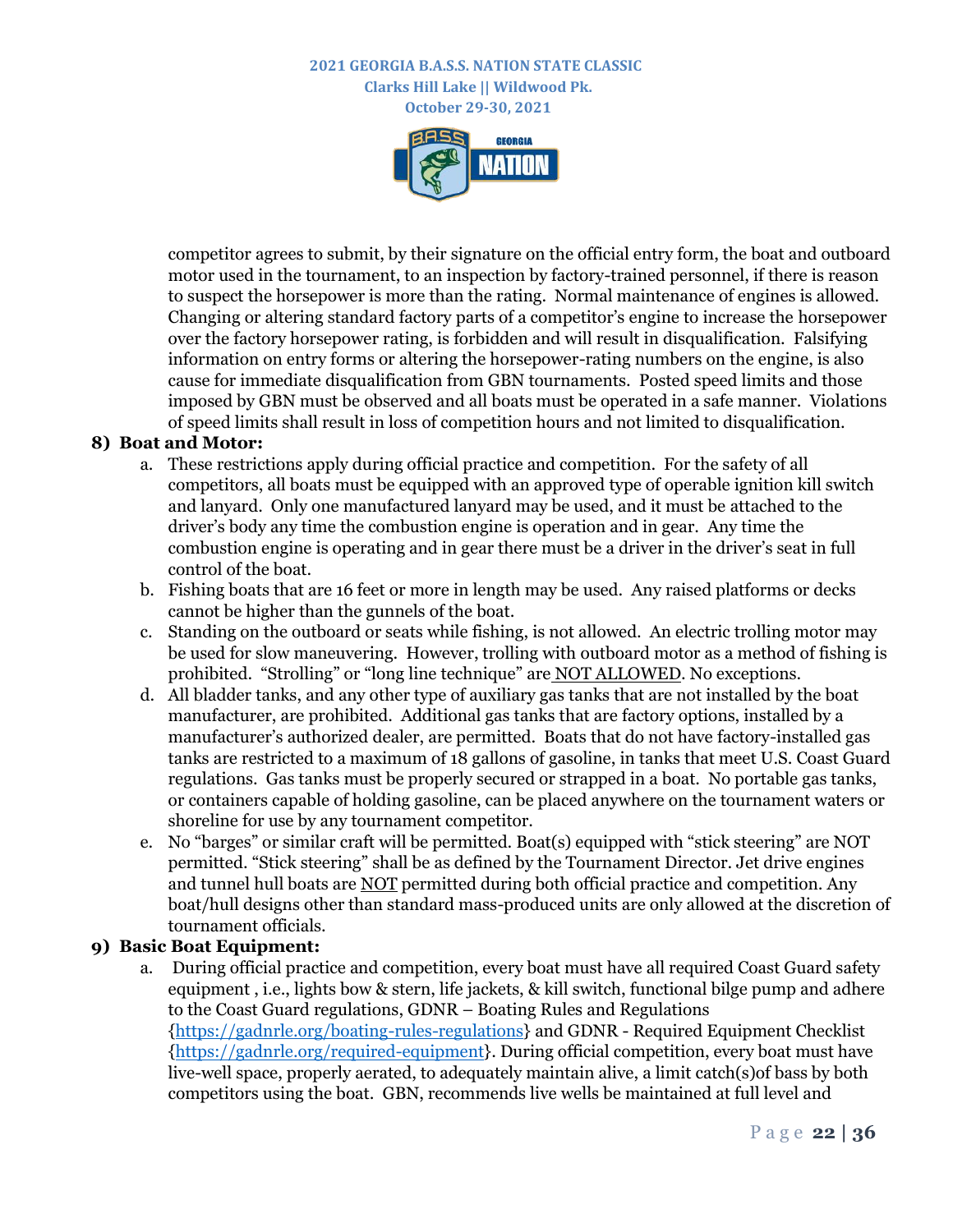**October 29-30, 2021**



aerators/re-circulators on manual. Tournament officials shall have the sole responsibility for determining whether aeration and capacity is proper and adequate. Designated boater/competitors must make a back seat available for co-anglers each competition day. This is an ADA requirement and the right thing to do. Exceptions may be granted in advance only by the Tournament Director. The boater will provide one large empty compartment for the use of the non-boater.

#### **10. Boat Identification and inspection:**

a. Prior to each day's start of competition, each boat is required to pass an inspection/safety check by a tournament official(s). Requirements include but are not limited to, items in Section 9a: Basic Boat Equipment. Each day, each boat will be given a number (method determined by GBN Tournament staff), which must remain with the boat. This number must be displayed upon the request of tournament officials, and returned at each day's official check-in.

#### **11. Boat Operation and Expense:**

a. During competition, boaters will fish from the front deck, co-anglers from the rear deck, NO EXCEPTIONS. During both practice and competition, Co-anglers are only allowed to drive (outboard engine) the boat in emergency situations except for loading and unloading from trailers. During official practice, co-anglers not practicing with a registered boater/competitor, may practice, drive, and fish from the front deck of the boat. Any boater/competitor that, in the judgment of the officials, operates the boat in such a manner as to unfairly handicap their coangler partner, shall be disqualified. At no time may a boater/competitor request that the coangler/competitor not fish. The cost of gas and oil for the competition days must be settled within your own clubs. In view of the large expense involved in operating and maintaining a tournament bass boat, it is suggested that the co-angler expense be a minimum \$40.00 per day. In GBN events where observers replace co-anglers as the official rider, observers cannot assist the boater/competitor in any way. Observers are not required to help with gas and oil expenses.

#### **12. Permitted Fishing Locations:**

- a. Tournament waters shall be established by the Tournament Director for each tournament. Each competitor must obtain this information from the GBN Tournament Department. Any water within these boundaries posted "Off-Limits" or "No Fishing" by state or federal agencies as well as the live-bass release area established by the Tournament Director will be OFF-LIMITS and will be announced at the Tournament Briefing. Only that water open to ALL public fishing will be considered tournament waters. Waters deemed off limits by authorities or tournament officials should be treated like a wall. No boats or casting behind that boundary while fishing. All angling must be done from the boat.
- b. Competitors wishing to change fish habitat by placing any object in the tournament waters may do so if such action does not violate state or federal regulations. Prior to the tournament registration, any questionable areas must be brought to the attention of tournament officials to be considered tournament waters and may be announced in the briefing for all to hear unless determined otherwise by tournament officials. Tournament officials reserve the right to restrict or enhance tournament waters based on conversations with local authorities.

#### **13. Competitors must remain in the boat:**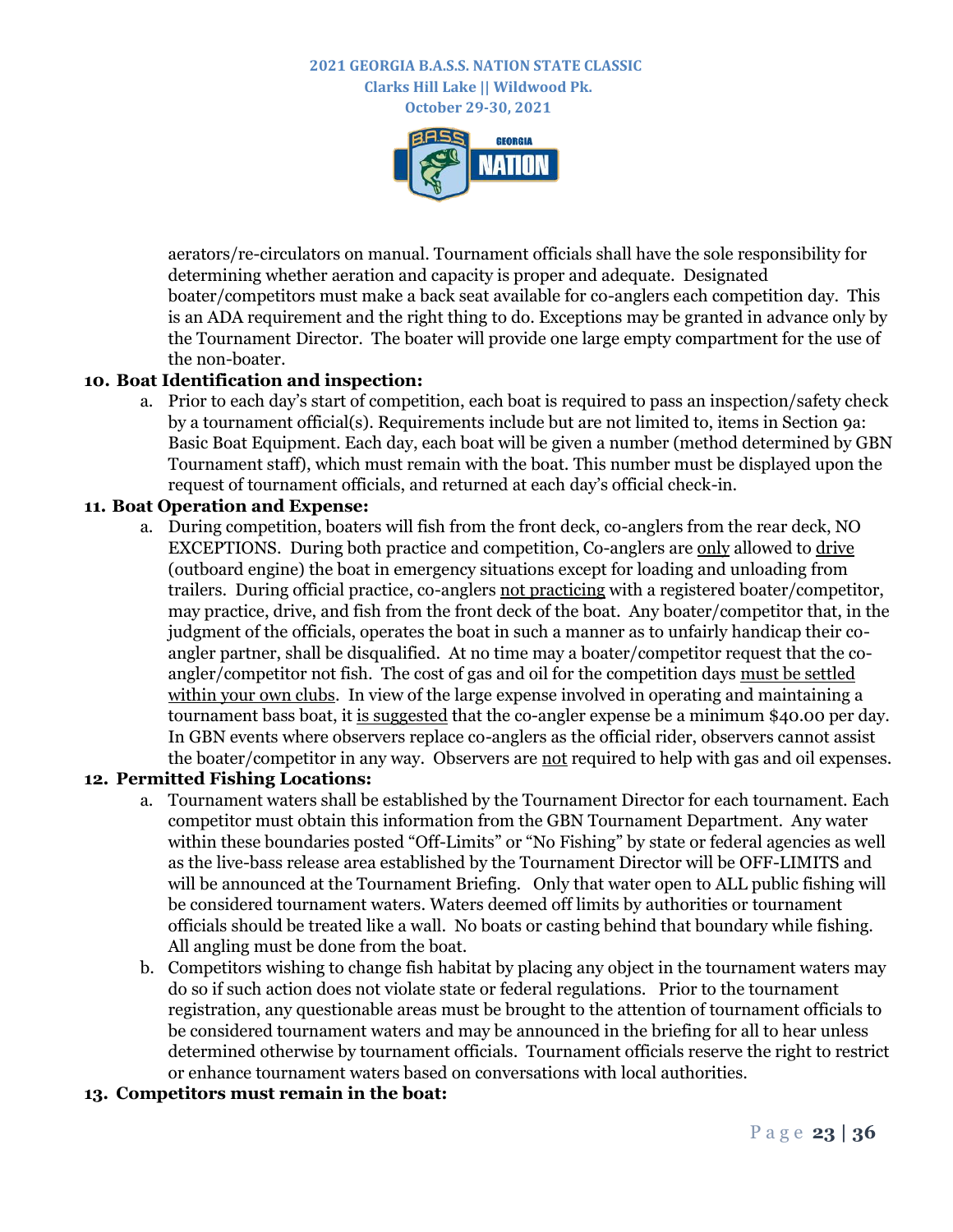

- a. During the competition days, competitors must not depart the boat to land fish or to make the boat more accessible to fishing waters. Boats must remain in tournament waters during tournament days. Competitors must leave from and return to official checkpoints by boat. Both competitors must always remain in the boat, except in case of dire emergency, or with permission from the Tournament Director. Exceptions spelled out in rule 5(i). In such an emergency, or with permission from the Tournament Director, competitors may be removed from their boat, either to a boat operated by other competitors, or a rescue boat designated by the Tournament Director. Partners must always remain together, in sight of each other and each other's catch, under the conditions cited above, for their catch of that day to be scored in the tournament. In the event of a needed restroom break or refueling situation at a marina gas pump, contestants are allowed to leave the boat, at which time all fishing must cease until partners are back together in the boat. If a competitor violates any of the above conditions (to contact a tournament official by phone or other means, or to report an emergency or breakdown), both competitors must cease fishing at this point and their catch must be verified by a tournament official to be counted in the tournament. If, after the emergency is resolved by tournament officials, and enough time is left for the competitors to resume fishing, a restart will be allowed, the competitors will continue, and their catch will be counted. This applies only to dire emergency situations as determined by the Tournament Director or his/her designee. Towing boats on trailers during tournament hours is prohibited, except by the direction of tournament officials.
- b. Competitors are allowed to leave the boat to retrieve a lure. All fishing by that competitor must cease until back in the boat before making another cast.

#### **14. Official Checkpoints:**

- a. There shall be only one official check point for check-out in the morning, and one official checkin point in the afternoon, which points shall be designated at the tournament briefing. Failure to go through boat check and check-out in the morning or failure to check-in at the check-in point in the afternoon may result in disqualification.
- b. At the time of check-out, all competitors and their boats shall be in full conformity with all rules set forth by the Tournament Director.
- c. At check-in, all boats shall identify themselves by means of the numbers described in Rule 11 and proceed immediately to the designated weigh-in area. Partners must stay together, through the weigh-in process if both are weighing bass. Once bass are bagged for weigh-in, anglers that are not weighing bass do not need to accompany their partner through the weigh-in process.

#### **15. Scoring:**

- a. Tournament standings, contingency awards and final winners shall be determined by the pound-and ounce weight of each competitor's catch during the competition days of the tournament. Only Largemouth, Smallmouth, Spotted, Redeye or Shoal bass will be weighed.
- **b.** The Boater's limit shall be 5, and the Co-angler's limit shall be 3 of the above species and varieties per day, unless otherwise specified by tournament officials (example – hot weather/fish care concerns). At no time shall a competitor have in his or her possession more than the tournament limit. If a competitor determines they have over the limit they must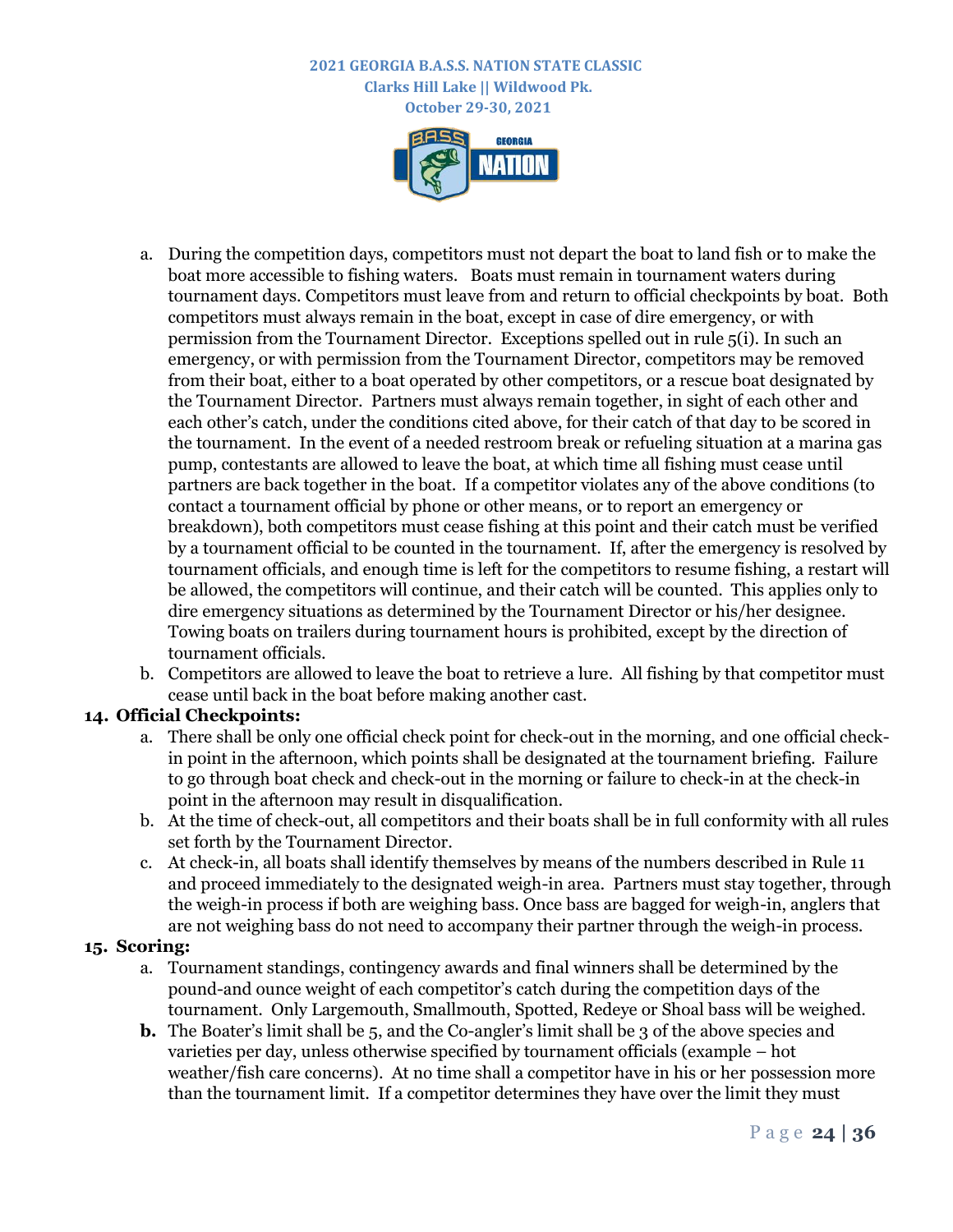**October 29-30, 2021**



immediately reduce his catch to the tournament limit with a live bass of their choice from their catch. Each returned bass will result in a 2-pound penalty to be deducted from their daily score. In this case, competitors must attempt to notify tournament officials and if unsuccessful must notify officials at check in.

- c. Once a competitor checks in, they must present all legal bass to tournament officials at the verification table. If competitors at the verification table have more than the tournament limit, the competitor will reduce with live bass to the tournament limit and each returned bass will result in a 2-pound penalty to be deducted from their daily score. If a competitor has his fish verified, weighed and upon returning to the boat discovers additional fish over the tournament limit that were not presented to officials; he then must notify tournament officials within one hour of final flight check in to receive a 2 lb. penalty for each bass discovered.
- d. The official length for bass shall be determined by the Tournament Director and announced at the Tournament Briefing. In most cases it will be the longest state limit covering the tournament waters. Only bass as described above which measure the official length or more on the longest straight line, shall be weighed. Bass presented for weigh-in, which fail to measure the official length, shall result in a penalty of 1 pound for each such bass, which penalty shall be deducted from the total score of the competitor.
- e. Any bass that appears to have been mangled, mashed, mauled, or otherwise altered will be weighed and credited only at the discretion of tournament officials. After competitors check in at the official checkpoint, they MUST present all LEGAL fish in their possession to a tournament official to be counted, measured, and weighed. Once a competitor's catch is measured, counted, and verified by a tournament official, that competitor may not return to the boat until their catch has been weighed and recorded.
- f. Bass must not be stringed at any time during the tournament.
	- i. Culling tags and/or culling beams designed to penetrate a fish's mouth are not allowed. Culling tags and/or culling beams are allowed if they are clip on and do not penetrate the fish's mouth or are placed up through the gills (fins and tails cannot be clipped or punched). Specially designed bags which increase survival rate will be furnished by the Tournament Director and must be used for the weigh-in.

#### **16. Catch and Release:**

- a. Culling of dead bass is prohibited.
- b. For each legal dead bass presented to weigh-in officials, the competitor shall be penalized 4 ounces, to be deducted from the daily score. Competitors are allowed to ice a dead fish that is part of their daily catch. The Tournament Director or his/her designees shall have sole authority for assessing penalty points. It is suggested in warm weather tournaments anglers keep extra ice for fish care. Contestants are allowed to purchase ice on the water from a retail store. However, they are not allowed to receive ice from non-contestants.
- c. Nets are allowed for retrieval of caught fish. Small dip nets for culling purposes are encouraged. It is recommended competitors keep all bass in live wells during the culling process. Placing bass on the boat carpet during culling is not advised.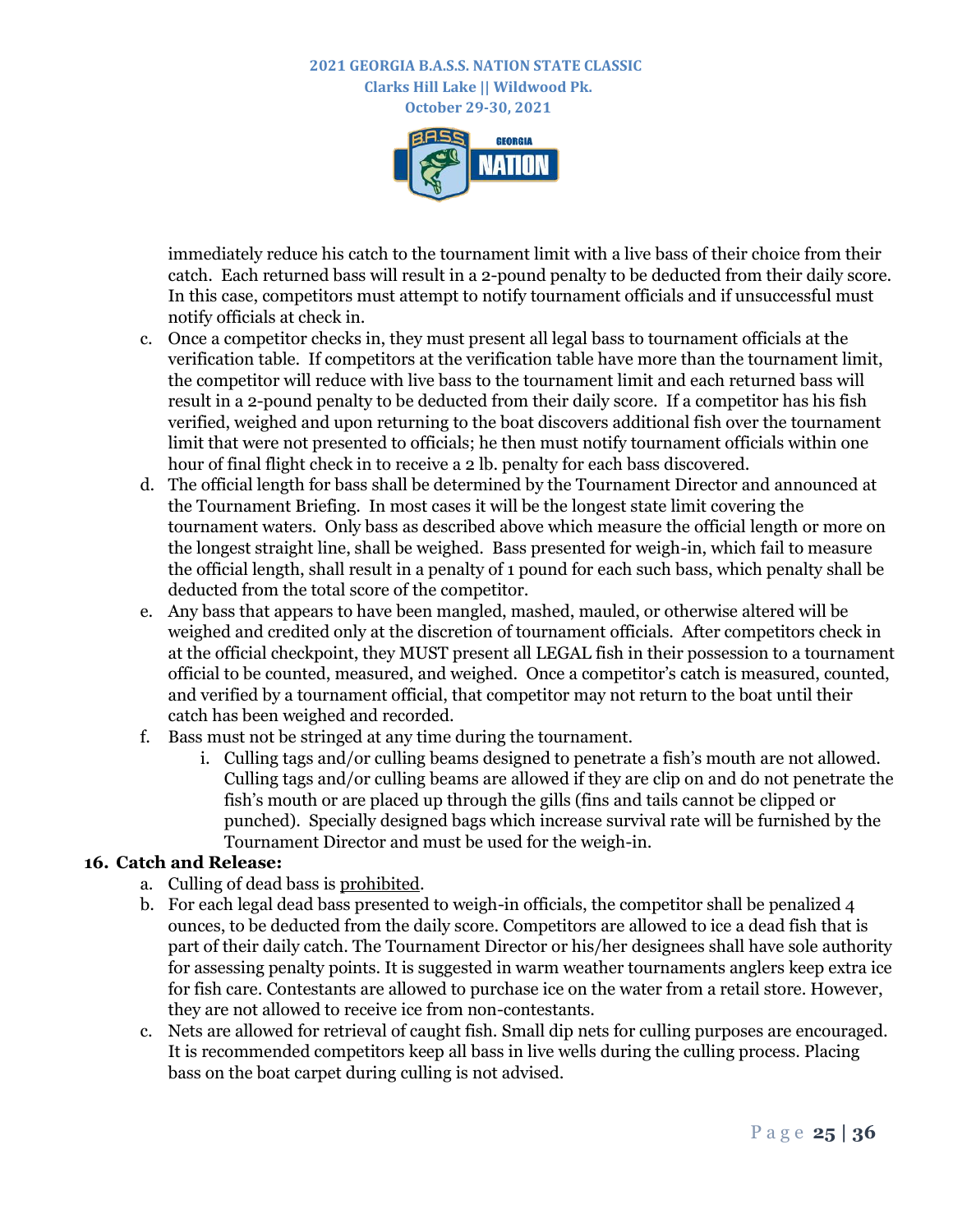**October 29-30, 2021**



d. Only non-penetrating culling clips are allowed for use. Any clip or device that penetrates the skin or mouth of a fish is not allowed. Proper fizzing technique is suggested when needed. For instructions on acceptable fizzing practices please contact B.A.S.S. officials.

#### **17. Late Penalty:**

- a. Competitors who are not at the official check-in point, at the appointed time, shall be penalized at the rate of one pound per minute late; to be deducted from the total weight of his/her catch that day, including any weight to be counted toward a "big bass award". Any competitor more than 15 minutes late shall lose all credit for that day's catch to include point's credit under rule 19. There shall be no excuse for tardiness, and in no case, shall a competitor be allowed to make up "lost time."
- b. After proper recognition at the check-in point, competitors will be allowed ample time to proceed to the weigh-in site; however, all fishing must cease upon check-in. After the tournament begins, fishing the tournament waters is prohibited except during tournament hours.
- c. Exact starting and check-in times, *see Appendix: pg.27: Tournament Schedule*, will be confirmed at the Tournament Briefing. It is each competitor's responsibility to confirm check-in times each day on the daily pairings.

#### **18. Ties:**

a. All ties will be resolved in the following order: (1) individual with heaviest single day catch during competition; (2) if the tie is not broken, the next tiebreaker will be the individual with the second heaviest single day catch during competition; (3) if the tie is not broken, the next tiebreaker will be the individual with the largest number of legal fish weighed during competition; (4) if the tie is not broken, the next tiebreaker will be the individual with the largest number of legal live fish weighed during competition. If the tie is not broken by applying the foregoing procedures, the tie will be determined solely by coin flip for positions 1-10 ONLY, coin flip will be performed by GBN BOD representative. Ties will remain a tie for any positions staring at 11 through the end, and monetary prizes for each competitor will be awarded in an equal amount between the tied competitors.

#### **19. Pairing of competitors:**

- a. Two competitors will be assigned to each boat, boater, and co-angler.
- b. Announcement of your first-day fishing partner will be made at the Angler Rules and Partner Draw briefing, *see Appendix: pg.27: State Classic Schedule*, which must be attended, except with permission from the Tournament Director, by each competitor. It will be the responsibility of each partner to appear at a mutually agreed upon location, with sufficient time remaining to check out at the official checkpoint and start on time. Tournament officials shall have no responsibility for finding missing partners. The Tournament Director, at his/her sole discretion, may reassign partners prior to the morning take-off. It is suggested that a minimum of 30 minutes is required for preparation to depart to the check-out point.
- c. When two competitors check out at the beginning of the day, they must stay together and within sight of each other and each other's catch, throughout the day, until the weigh-in is completed, except in case of dire emergency or exceptions. A competitor must not allow any bass caught by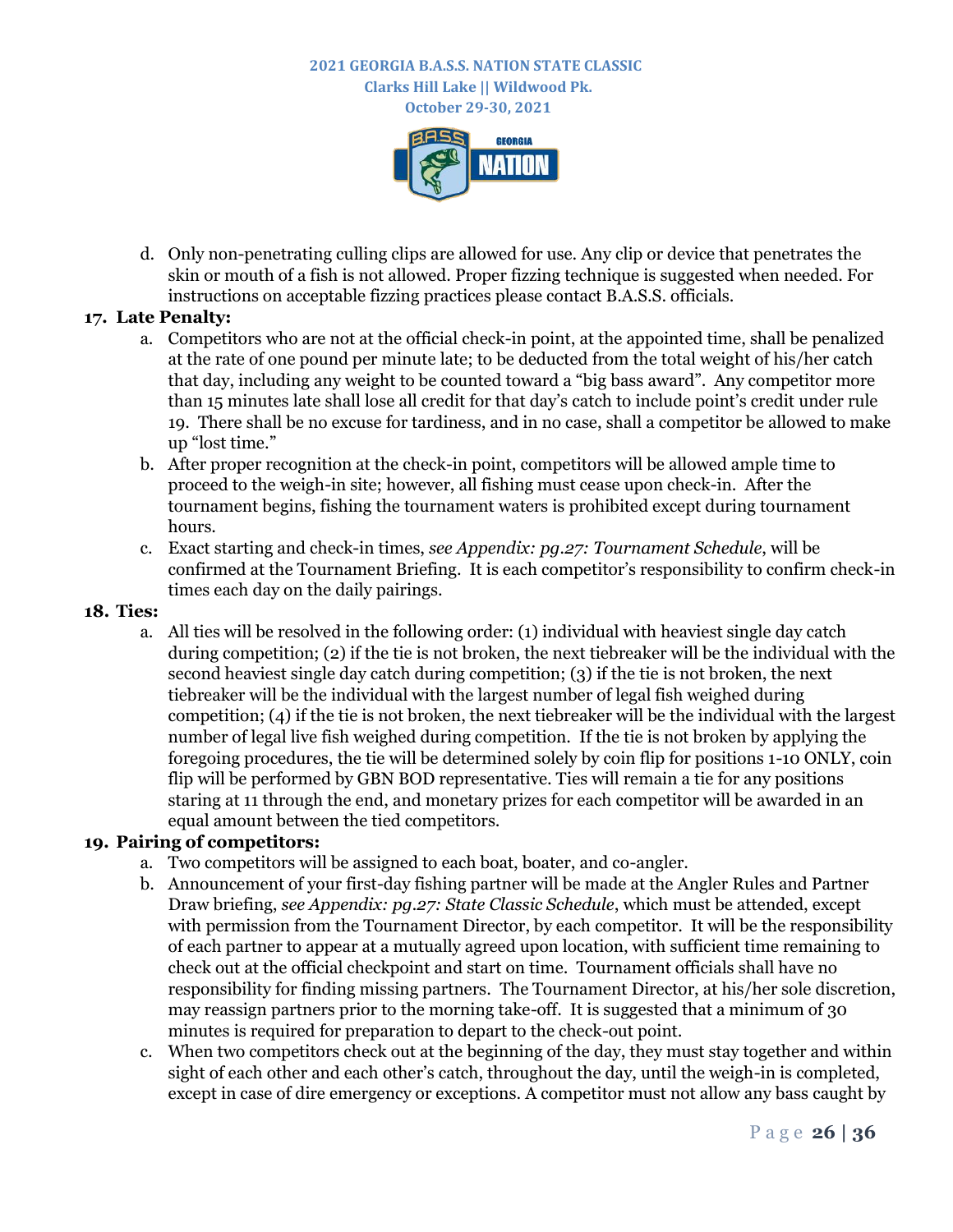

them to be counted on the score of another competitor. In such a case, both competitors will be disqualified from this tournament and from all future tournaments conducted by GBN.

- 20. Rule's violation and Appeals Committee.
	- a. An appeals committee will be established by GBN, which shall be comprised of one GBN officer not affiliated with the Tournament Department, and two anglers who are not competitors in the event in question. Appeals for penalties assessed under GBN Tournament Rules must be presented in writing 48 hours from the time and date of ruling to the Tournament Director. Appeals hearings shall take place within seven (7) business days from the date of receipt of the written appeal and all parties must make themselves available at prescribed time of hearing. If competitors admit to a rule's violation, they may not file an appeal of either the finding that they have violated the rules, or the penalty imposed for the violation. Decisions of the appeals committee shall be final. Competitors are allowed to compete under appeal for penalties assessed under GBN Tournament Rules until final ruling by Appeals Committee. Appeals of non-competition rulings must be presented in writing to the Tournament Director within 48 hours from the time and date of ruling for review.
- 21. Waiver and Release
	- a. As a condition of participation in each tournament, each competitor must execute *the Angler Participation and Waiver Agreement,* this on-line form can be found on the GBN website.

Rev. 1- 9/2013, Rev. 2- 3/2015, Rev. 3- 8/2015, Rev. 4- 8/2016, Rev. 5- 1/2017, Rev. 6- 6/2017, Rev. 7- 7/31/2017, Rev. 8- 01/01/2020, Rev. 9-08/01/2021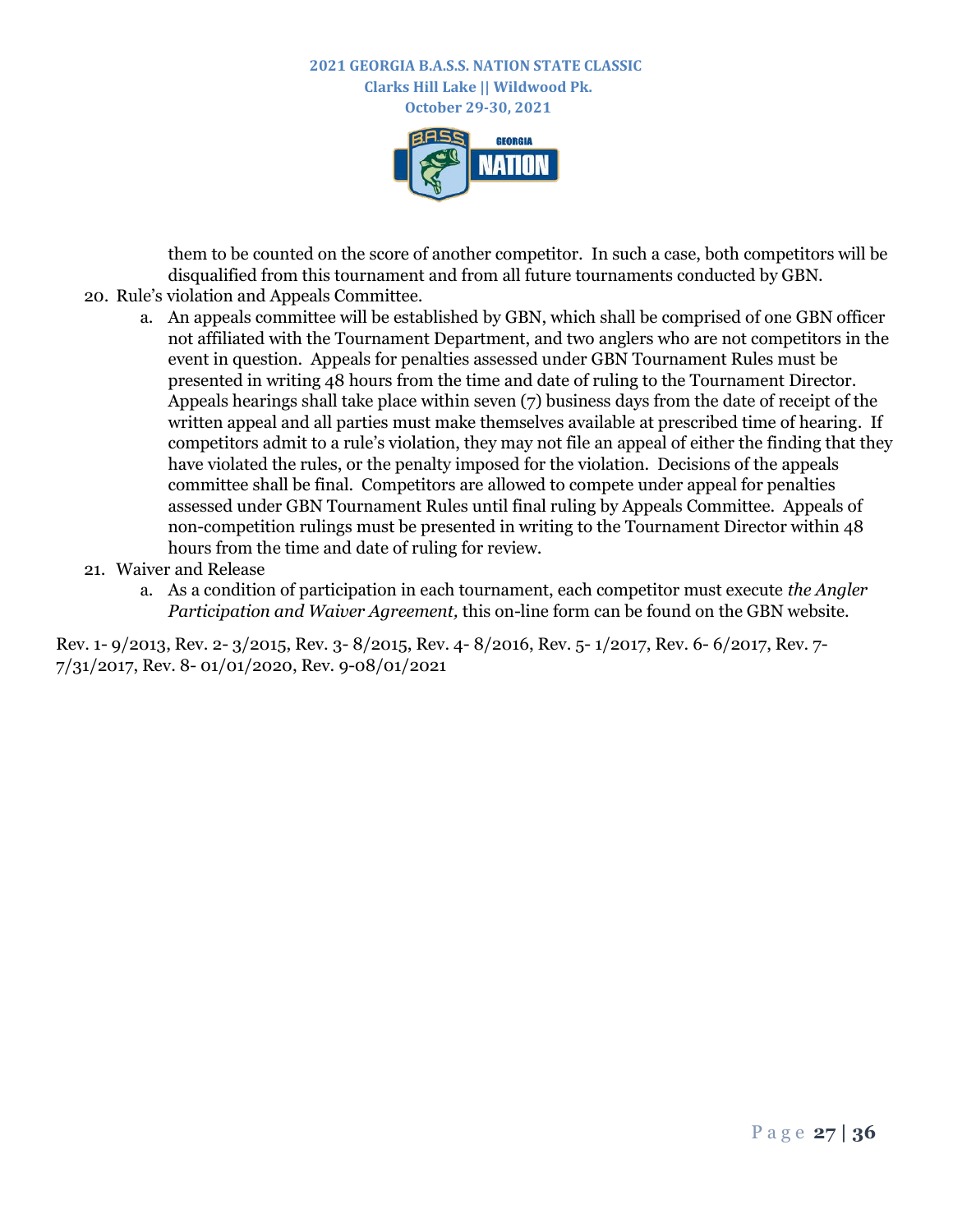**October 29-30, 2021**



# <span id="page-28-0"></span>**Appendix**

Following pages are documents related to State Classic package

- 1) State Classic Schedule pg. 27
- 2) Tournament Schedule pg. 28
- 3) Borrowed Boat: Permission to Use (Example ONLY) pg. 29
- 4) Angler Participation and Waiver Agreement Information 30
- 5) Angler Participation and Waiver Agreement APWA (Example ONLY)– pg.34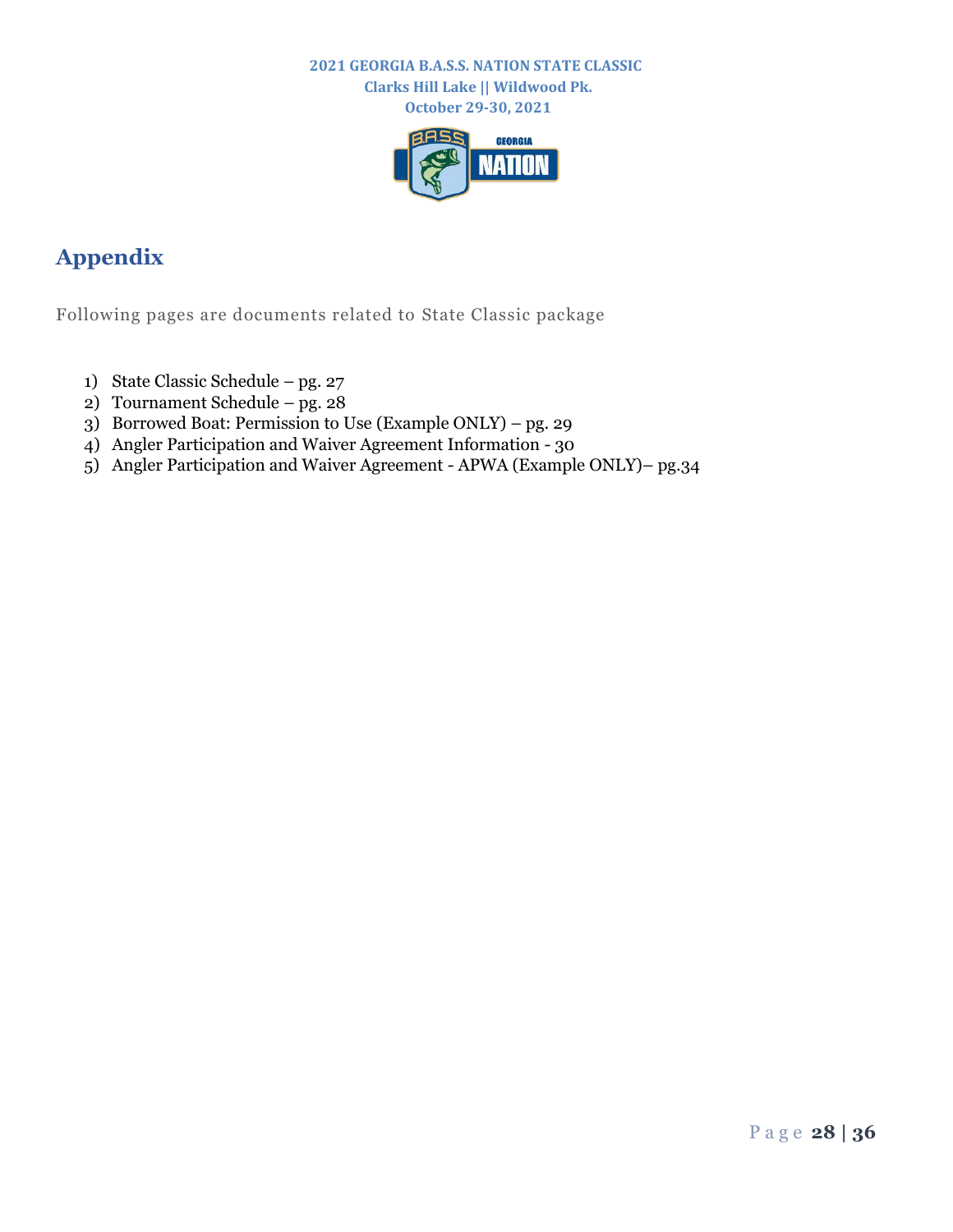**October 29-30, 2021**



# <span id="page-29-0"></span>**State Classic Schedule**

Clarks Hill Lake || Wildwood Park || 3780 Dogwood Ln, Appling, GA 30802 || All times are ET.

| <b>Week of Monday</b><br><b>August 2, 2021</b>                                                                | State Classic memo sent to clubs qualified to participate in the<br>State Classic.                                                                                                               |
|---------------------------------------------------------------------------------------------------------------|--------------------------------------------------------------------------------------------------------------------------------------------------------------------------------------------------|
| <b>Monday</b><br><b>August 2, 2021</b><br>To<br><b>Monday</b><br>October 18, 2021                             | Appoint a team captain.<br>Select team with alternates.<br>Provide a copy and briefing of this memo.<br>Confirm and obtain required information as outlined on Page 4<br>   Angler Registration. |
| Wednesday<br>September 1, 2021<br><b>8:00 AM</b><br>TO<br><b>Monday</b><br>October 18, 2021<br>12:00 midnight | On-line ENTRY period                                                                                                                                                                             |
| Wednesday<br>October 27, 2021<br>Safe light<br>To<br>5:00 pm                                                  | Official practice begins.<br>Lake goes off limits at 5:00pm.                                                                                                                                     |
| <b>Thursday</b><br><b>October 28,2021</b><br>Safe light<br>To<br>3:00 pm                                      | Lake goes off limits at 3:00pm.                                                                                                                                                                  |
| <b>Thursday</b><br>October 28, 2021                                                                           | Angler rules/partner draw briefing begins 5:00 pm till closing                                                                                                                                   |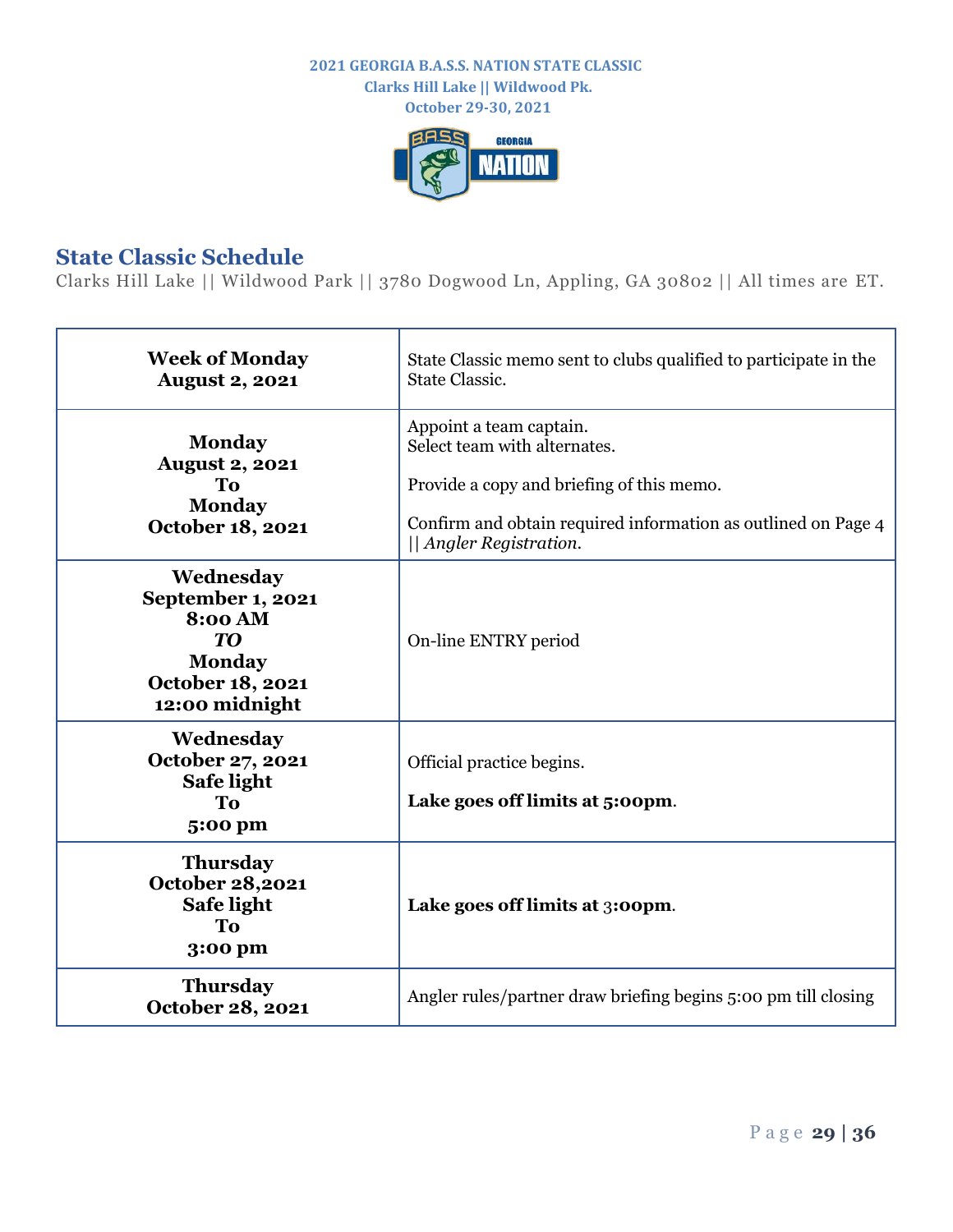**October 29-30, 2021**



# <span id="page-30-0"></span>**Tournament Schedule**

Clarks Hill Lake || Wildwood Park || 3780 Dogwood Ln, Appling, GA 30802 || All times are ET.

NOTE: NUMBER OF BOATS IN FLIGHT, BOAT CHECK TIME AND/OR LAUNCH TIMES MAY BE CHANGED AT THE DISCRETION OF THE GBN TOURNAMENT STAFF.

Boat check inspection (ALL) and random document check both days; boat check inspection starts at 5:00 am

|                                                        | 7:00 am or (Safe Light) First Flight Starts                   |
|--------------------------------------------------------|---------------------------------------------------------------|
| <b>FRIDAY</b><br>October 29, 2021                      | Short Break ----- Second Flight Starts                        |
|                                                        | Short Break ----- Third Flight Starts                         |
|                                                        |                                                               |
|                                                        | 3:00 pm First Flight Returns ---------- (Boats #1 thru 20)    |
|                                                        | 3:30 pm Second Flight Returns ------- (Boats #21 thru 40)     |
|                                                        | 4:00 pm Third Flight Returns -------- (Boats $\#$ 41 thru 80) |
|                                                        |                                                               |
| <b>SATURDAY</b><br>October 30, 2021<br>(REVERSE ORDER) | 7:00 am or (Safe Light) First Flight Starts                   |
|                                                        | Short Break ----- Second Flight Starts                        |
|                                                        | Short Break ----- Third Flight Starts                         |
|                                                        | Short Break ----- Collage Team Division Start                 |
|                                                        |                                                               |
|                                                        | 3:00 pm First Flight Returns ---------- (Boats #80 thru 41)   |
|                                                        | 3:30 pm Second Flight Returns ------- (Boats #40 thru 21)     |
|                                                        | 4:00 pm Third Flight Returns -------- (Boats #20 thru 1)      |
|                                                        | 4:30 pm College Teams Return                                  |
|                                                        | 5:30 pm Awards Ceremony                                       |
|                                                        |                                                               |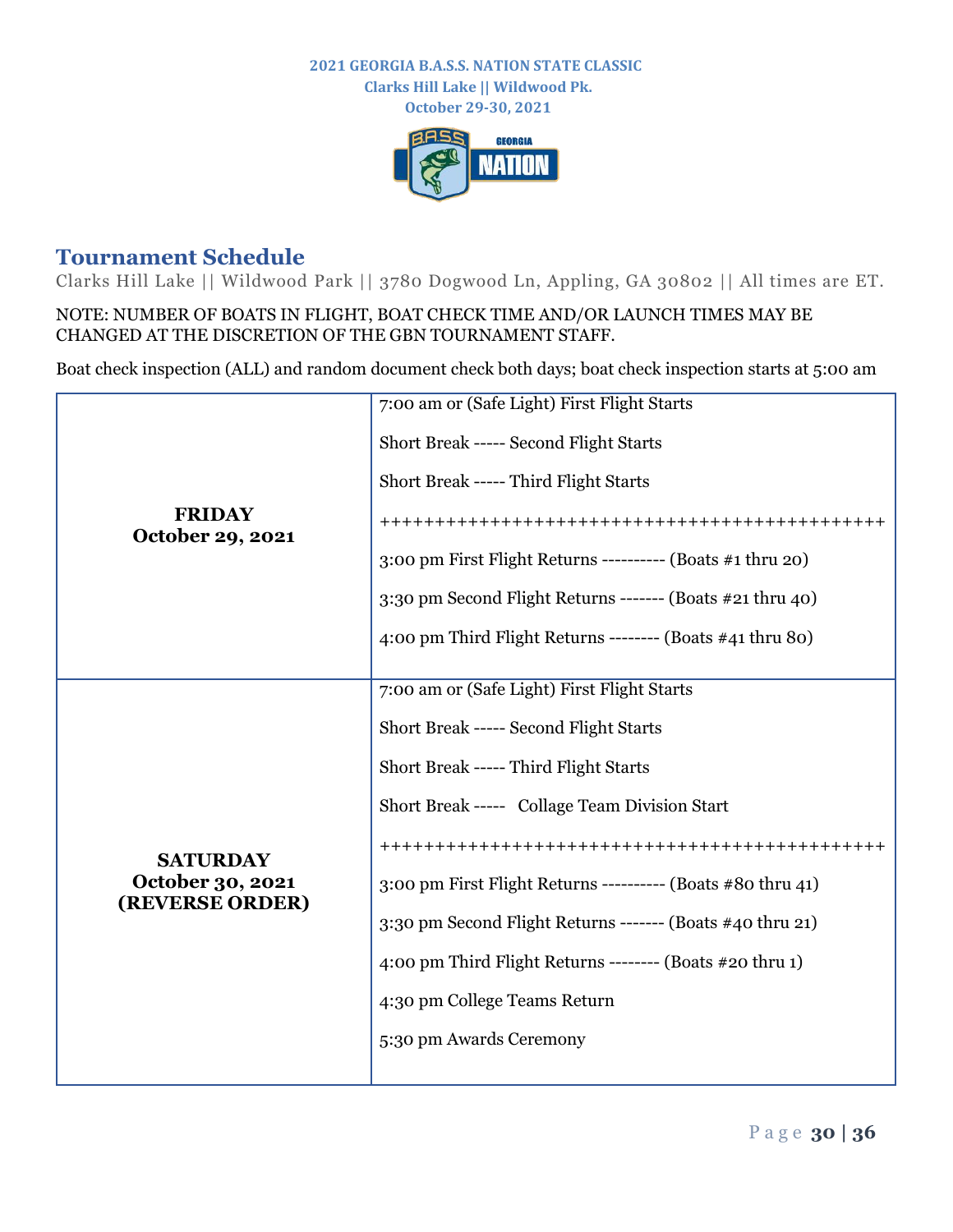**Clarks Hill Lake || Wildwood Pk. October 29-30, 2021**



<span id="page-31-0"></span>

| <b>Borrowed Boat: Permission to Use ** EXAMPLE ONLY **</b><br>Form is on-line ONLY ** NO mail-in accepted |                                                                         |
|-----------------------------------------------------------------------------------------------------------|-------------------------------------------------------------------------|
| PERMISSION TO USE LETTER (FROM BOAT OWNER)                                                                |                                                                         |
| To: Georgia Bass Nation                                                                                   |                                                                         |
| <b>ATTN: GBN Tournament Committee/Director</b>                                                            |                                                                         |
| RE: Loan of my Bass Boat                                                                                  |                                                                         |
|                                                                                                           |                                                                         |
|                                                                                                           |                                                                         |
|                                                                                                           |                                                                         |
|                                                                                                           |                                                                         |
| complete consent to __________________________(Borrowers Name),                                           |                                                                         |
|                                                                                                           |                                                                         |
| *Attached is a photocopy of my boat liability policy specification page and a letter from my              |                                                                         |
|                                                                                                           |                                                                         |
| will have \$300,000 boat liability coverage while using my boat.                                          |                                                                         |
| *OR                                                                                                       |                                                                         |
| $*$                                                                                                       | (Borrower Name) the borrower will provide his/her own \$300,000 of boat |
| liability insurance.                                                                                      |                                                                         |
| The tournament committee may contact me _________________________________, at                             |                                                                         |
| (Phone Number) ________________________, with any questions concerning this matter.                       |                                                                         |
| Sincerely,                                                                                                |                                                                         |
|                                                                                                           |                                                                         |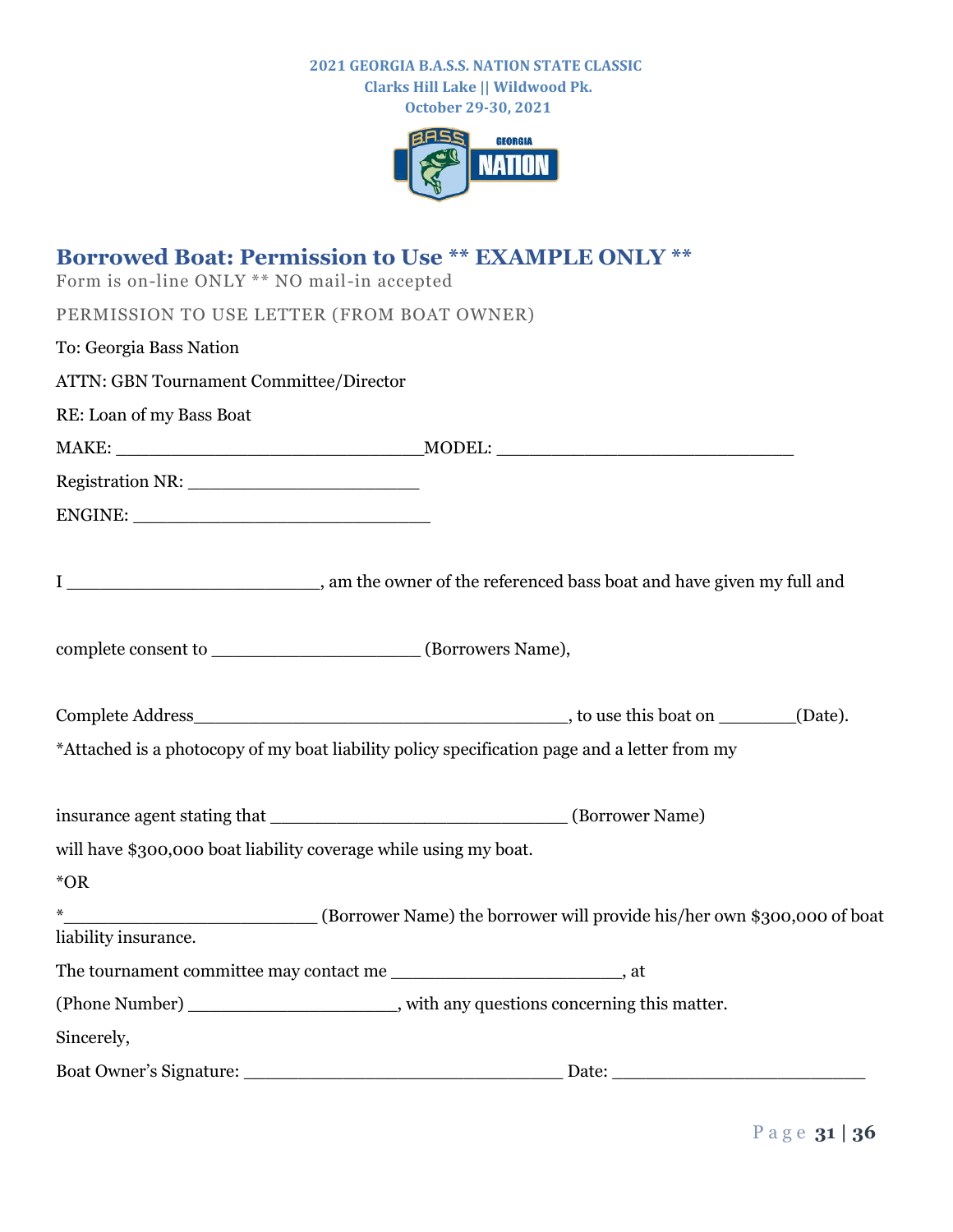**October 29-30, 2021**



# <span id="page-32-0"></span>**Angler Participation and Waiver Agreement (APWA) Information 1. COMPLIANCE**

This Angler Participation and Waiver Agreement and the GEORGIA B.A.S.S. FEDERATION NATION, INC., DBA GEORGIA BASS NATION Tournament Rules, a copy of which is attached hereto and incorporated by reference, (the Participation and Waiver Agreement and Official Rules collectively referred to herein as the "Agreement") sets forth the terms and conditions upon which I will be permitted to participate in any or all GEORGIA BASS NATION Tournament Events (the "Tournament Series") during the present calendar year. By signing this Agreement, the undersigned (referred to as "I" or "Angler"), hereby agree to be bound by and comply with the provisions thereof. I also agree to abide by and comply with the GEORGIA BASS NATION Angler Code of Conduct, and all other guidelines, regulations, payment schedules and instructions communicated to me in writing by GEORGIA BASS NATION. I affirm that I am a member in good standing with B.A.S.S., B.A.S.S. Nation and GEORGIA BASS NATION. I am physically fit and that there are no health-related reasons or problems which preclude my participation in the Tournament Series.

#### **2. RELEASE OF LIABILITY; INDEMNIFICATION**

2.1. I expressly assume all risks associated with my participation in the Tournament Series and for myself, my executors, administrators, heirs, next of kin, successors and assigns, I hereby waive, release and discharge GEORGIA B.A.S.S NATION, its affiliates and subsidiaries, the hosts, sponsors and Tournament Series officials ("Released Parties") from any and all losses, liabilities, claims, damages and expenses (including without limitation, attorney's fees and related costs), of any kind (hereinafter "Claims") arising out of or in connection with my participation in the Tournament Series, including but not limited to Claims involving, death, disability, personal injury and/or property damage. I hereby INDEMNIFY, HOLD HARMLESS, AND PROMISE NOT TO SUE the Released Parties for any and all Claims arising as a result of my participation in this Tournament. I acknowledge that this Tournament may carry with it the potential for death, serious injury, illness and/or possible exposure to COVID-19 or other communicable diseases and personal loss. The risks may include, but are not limited to, those caused by water conditions, temperature, weather, equipment, actions of other people including, but not limited to, participants, volunteers, and spectators. This release of liability shall be construed broadly to provide a release and waiver to the maximum extent permissible under applicable law. I shall indemnify, defend, and hold harmless the Released Parties against all Claims, whether or not a lawsuit or other proceeding is filed, to the extent that they arise out of : (1) my breach of the terms of this Agreement, (2) gross negligence, or willful misconduct by me, my agents or those acting on my behalf; (3) my violation of any applicable law, ordinance, rule, or regulation, including but not limited to all rules and guidelines applicable to Tournament Series events; (4) breach of any warranty provided by me to Released Parties hereunder. I shall provide GEORGIA B.A.S.S NATION with prompt notice of any claim and give complete control of its defense and settlement to GEORGIA B.A.S.S NATION. I shall also cooperate in all reasonable respects with GEORGIA B.A.S.S NATION its insurance company, the Released Parties (as applicable) and their legal counsel in the defense of such claim. If I fail to promptly indemnify and defend a covered claim, the Released Parties shall have the right to defend themselves, and in such case, I shall promptly reimburse the Released Parties, for all of their associated costs and expenses.

#### **3. GRANT OF RIGHTS**

3.1. I hereby irrevocably grant permission to GEORGIA B.A.S.S NATION and B.A.S.S. and its affiliates and subsidiaries, the successors of each of the foregoing, and each of their respective agents, licensees, and assigns and those acting under their permission or upon their authority (collectively, the "Licensees"), in perpetuity, a worldwide, non-exclusive, royalty-free, fully paid up license to reproduce, display, exhibit, publish, broadcast, distribute, and otherwise use, and permit others to use, my name, image, nickname, initials, symbols, likeness, signature, photograph, voice, statements, biographical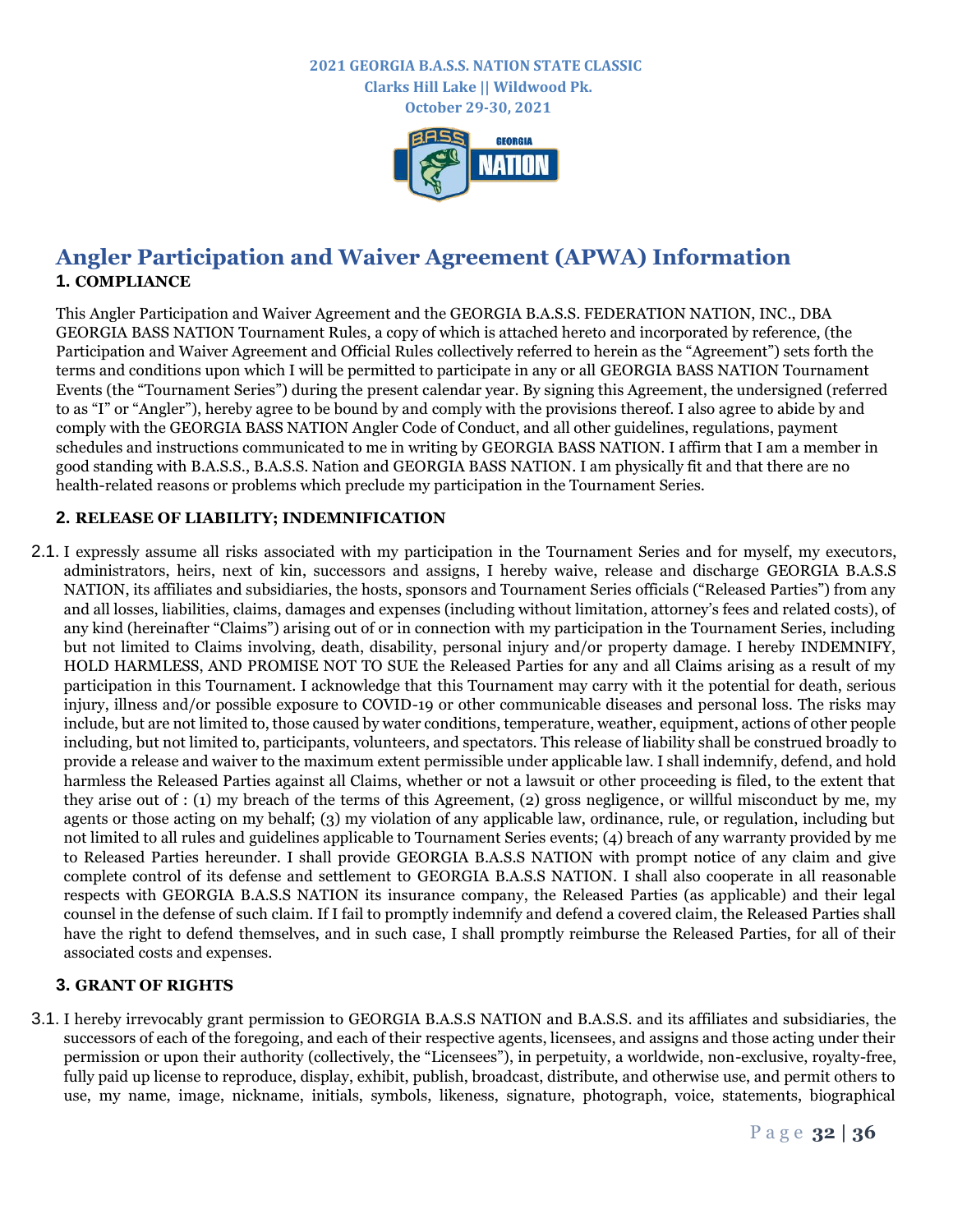**October 29-30, 2021**



material, and any and all attributes of my personality and appearance (collectively, my "Identity") in materials created in connection with my participation in the Tournament Series (collectively, the "Materials"), alone or with other materials, in connection with the promotion of GEORGIA B.A.S.S NATION and B.A.S.S., the Tournament Series and any other events staged by GEORGIA B.A.S.S NATION and B.A.S.S., in any and all manner and media now known or hereafter devised, including without limitation, in print, on television programs, websites owned by or affiliated with the Licensees, on thirdparty websites, in social media channels, in public relations materials and for any lawful purpose in its sole discretion. During Tournament Series I agree to promptly and fully comply with all filming, camera location and other rules, guidelines and instructions of B.A.S.S. or GEORGIA B.A.S.S NATION.

- 3.2. I hereby warrant that I have the right to make this release and that my granting this release and the rights conveyed thereby will not infringe the rights of any third party**.** I represent and warrant that I have or shall obtain any rights and permissions from all third parties sponsoring or affiliated with me needed by B.A.S.S. or GEORGIA B.A.S.S NATION (the "Third Party Rights") to effectuate the grant of rights set forth in paragraph 3.1. These Third Party Rights from sponsors and affiliates shall grant B.A.S.S. or GEORGIA B.A.S.S NATION the right to utilize such third party logos, insignia, trade dress or other intellectual property (collectively "Third Party IP") shown in any Materials featuring me, or otherwise in connection with B.A.S.S.'s or GEORGIA B.A.S.S NATION's use of my Identity as set forth in paragraph 3.1. Provided that such Third Party IP is only shown in conjunction with my Identity, (for example, on apparel worn by me or on items used by me), B.A.S.S. or GEROGIA B.A.S.S. NATION shall not be required to seek approvals from such Third Parties.
- 3.3. I acknowledge that the Licensees have no obligation to use the Materials or my Identity. I hereby waive any right that I may have to inspect or approve any finished product or the use to which it is applied and I agree no further approval is required for the Licensees to use any Materials or my Identity and that the Licensees will not be liable to me for any distortion or illusionary effect resulting from the exhibition, publication or broadcast of the Materials or my identity. I acknowledge and agree that no further payment or consideration will be due to me for B.A.S.S.'s or GEORGIA B.A.S.S NATION's use of the Materials or my Identity as authorized herein.
- 3.4. I acknowledge that all right, title, and interest in and to the Materials, including without limitation all copyrights and trademark rights, shall be the sole and exclusive property of B.A.S.S. and GEORGIA B.A.S.S NATION and that B.A.S.S. or GEORGIA B.A.S.S NATION has the unlimited right throughout the universe to edit, modify, and otherwise use such Materials. With regard to the Licensees' exploitation of the rights granted hereunder, I, on behalf of myself and my heirs, executors, administrators and assigns, hereby irrevocably (a) release, discharge and waive all claims, demands, losses and liabilities of any nature against the Licensees that I, my heirs, executors, administrators and assigns had, now have, or hereafter may have, including, but not limited to, claims in the nature of copyright infringement, defamation, disparagement, slander, false light, violation of the right of privacy or publicity, or the like, and (b) covenant not to make any claims against any of the Licensees.
- 3.5. During the Tournament Series, and subject to compliance with B.A.S.S. or GEORGIA B.A.S.S NATION guidelines,

B.A.S.S. or GEORGIA B.A.S.S NATION hereby grants to the undersigned Angler, the right to create, use and publish Angler created materials ("Angler Materials") such as still photos and video shot by Angler, on Angler's website and social media channels.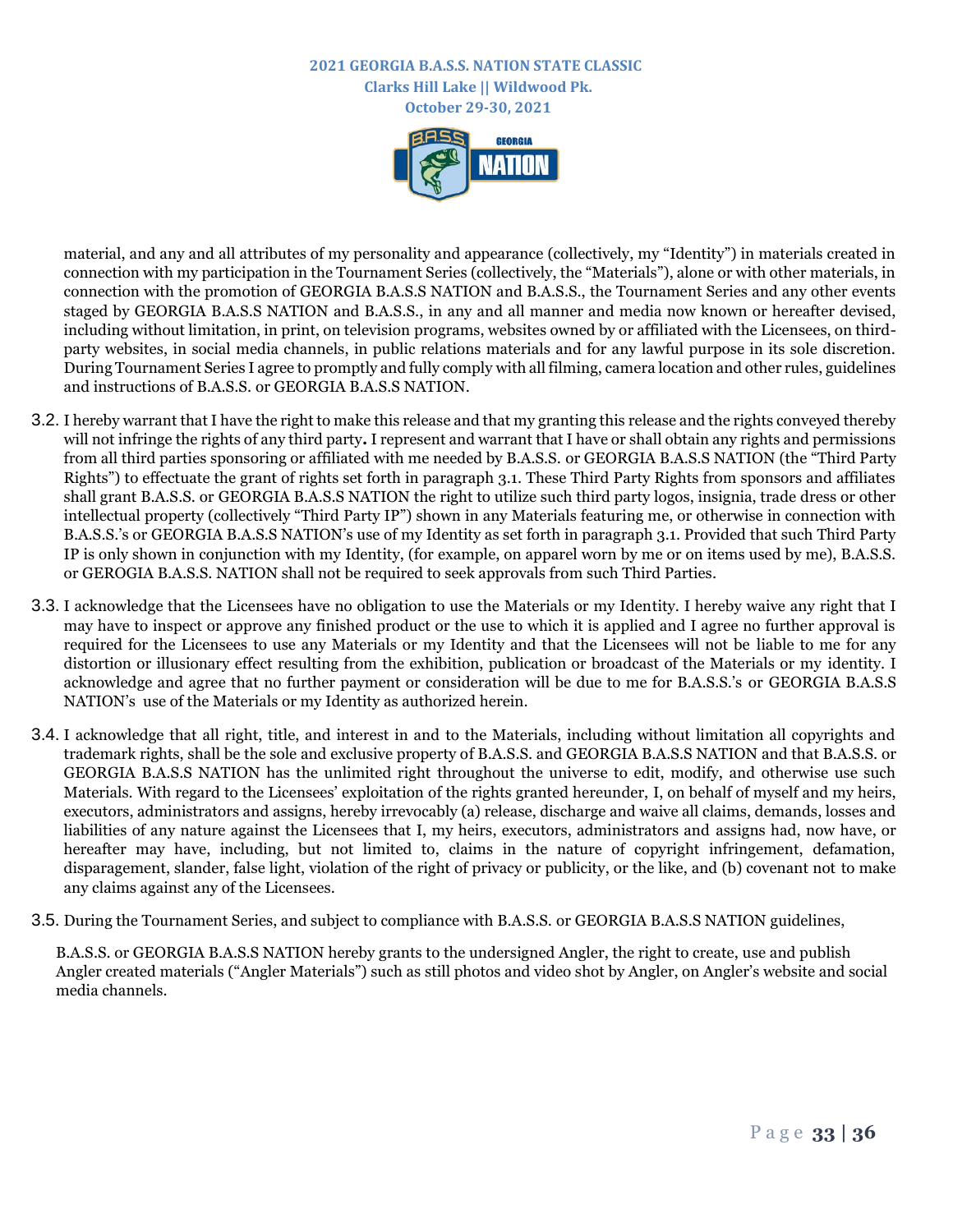**October 29-30, 2021**



#### **4. INSURANCE**

I represent and warrant that I now have or will obtain prior to the tournament series, boat owners (WLI) Watercraft Liability Insurance (including coverage for third party property damage and bodily injury) with no "tournament exclusion," having a minimum limit of \$300,000 per occurrence OR an alternative to the \$300,000.00 coverage is if the boat owner has a one million dollar minimum "UMBRELLA" Liability Policy then she/he is only required to have \$100,000 WLI policy coverage.. The insurance must be issued by a reputable insurer rated A or better by A.M. Best and Company. I shall provide Georgia B.A.S.S. Nation with satisfactory evidence of that insurance prior to my participation in any tournament event OR at any time requested by Georgia B.A.S.S. Nation.

4.1 If I am **not** the legally registered owner of the boat being used for the tournament series, I represent and warrant that I have completed or will complete prior to the tournament series, the on-line form titled "Borrowed Boat: Permission to Use" and comply with the stated insurance requirements set forth therein.I shall provide Georgia B.A.S.S. Nation with satisfactory evidence of the completed form and insurance prior to my participation in any tournament event or at any time requested by Georgia B.A.S.S. Nation.

#### **5. MISCELLANEOUS**

- 5.1 I represent and warrant that I now have or will obtain prior to the tournament series, a valid and active GDNR Certificate of Boat Registration OR applicable state of registration.
- 5.2 I represent and warrant that I now have or will obtain prior to the tournament series, a valid and active GDNR Fishing license for the date(s) required for the tournament series.
- 5.3 I represent and warrant that I will have or will obtain prior to the tournament series, as required by law (All operators born after January 1, 1998, must have passed a boater education course approved by the Department of Natural Resources and have card on board to operate any vessel), an endorsement of having passed a boater safety course and provide proof thereof, regardless of age.
- 5.4 Contingency Programs. Contingency programs are sponsor-funded programs developed to reward Anglers based on a predefined set of criteria. Participation in contingency programs is at the Angler's discretion.

#### **6. LEGAL**

- 6.1 Truth Verification Test. By registering and signing the Participation Agreement, Angler agrees to submit to a truth verification test and abide by its conclusion should he/she be accused of a rule violation.
- 6.2 Communication. Angler must provide Georgia B.A.S.S. Nation with a current e-mail address. Angler agrees that delivery of any notice, communication, guideline or instruction to Angler via email shall constitute notice to Angler and shall comply with any notice requirements set forth herein. Angler must also provide a personal cell number capable of receiving text messages from Georgia B.A.S.S. Nation.
- 6.3. Governing Law, Venue, and Jurisdiction. This Agreement shall be governed by and interpreted in all respects in accordance with the substantive laws of the state of Georgia, without regard to its choice of law and/or conflicts of law principles. Angler irrevocably agrees that any disputes directly or indirectly arising out of or relating to this Agreement shall be resolved exclusively in the state or federal courts located Walton County, Georgia, and consents to such venue and to the exclusive jurisdiction of any such court over any such dispute.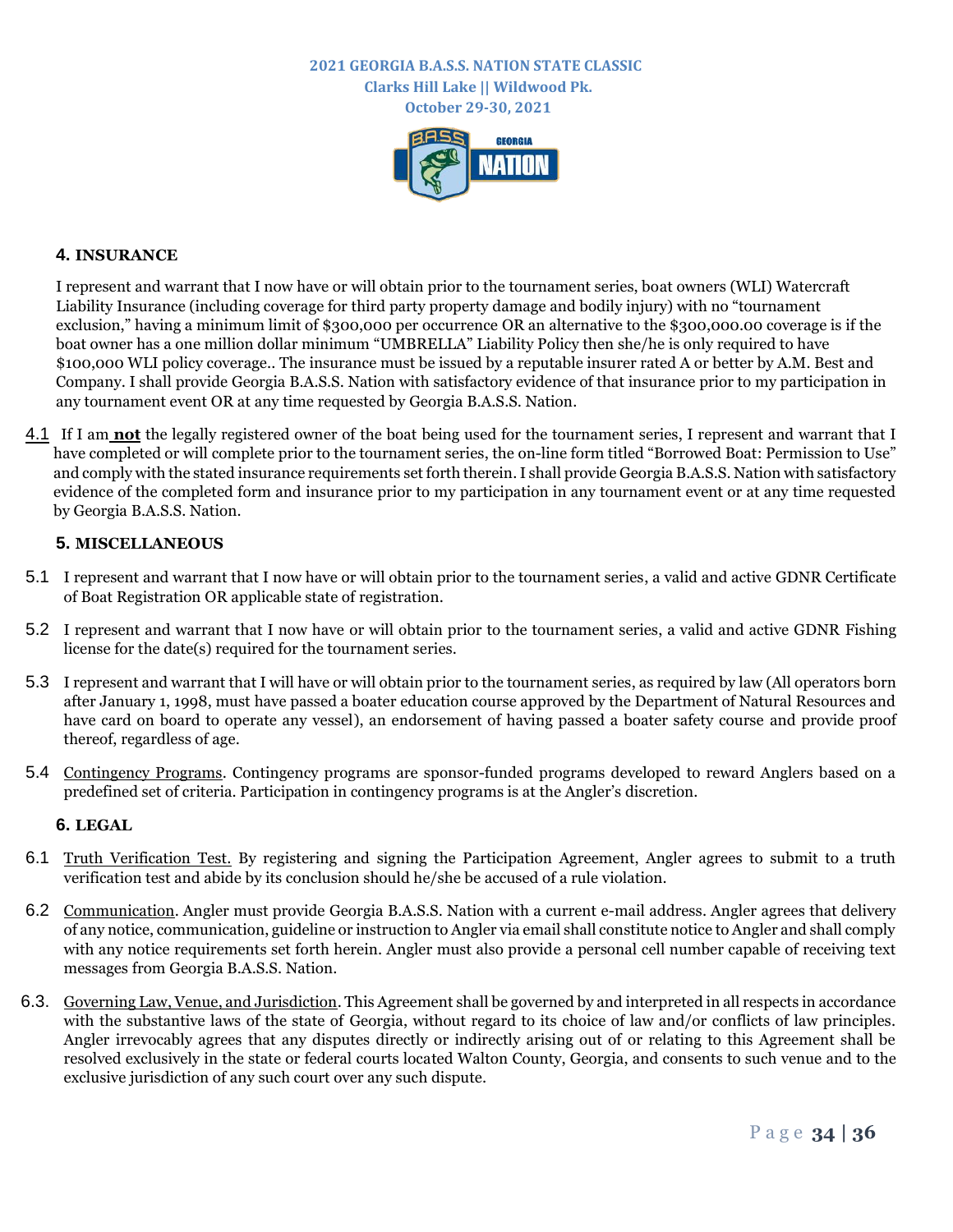

- 6.4. Miscellaneous**.** If any provision of this Agreement is determined to be invalid by a court of competent jurisdiction, such determination shall in no way affect the validity or enforceability of any other provision herein. This Agreement sets forth the entire agreement of the parties with respect to the subject matter hereof and supersedes any and all prior or contemporaneous oral and/or written representations, discussions, negotiations, understandings, and/or agreements relating to the subject matter hereof. This Agreement may not be modified except by an instrument in writing signed by both parties. In signing this document, I am not relying on any promises, representations or other statements that are not contained in this Agreement.
- 6.5. Electronic Signature. The execution of this document by electronic mail or by any other electronic or digital means shall be deemed to constitute effective execution of this document. Any signature transmitted by facsimile, email or other electronic or digital means shall be deemed an original signature for all purposes.
- 6.6. Requirement for Consent of Parent or Guardian. If I am under the age of majority in the state in which I reside, I understand that I must have the consent of my parent or guardian to participate in the tournament series. I agree to provide accurate and complete information to

Georgia B.A.S.S. Nation to facilitate Georgia B.A.S.S. Nation's efforts to secure such consent. I acknowledge that my failure to provide accurate information or secure consent from my parent or guardian may result in my disqualification from the Tournament Series.